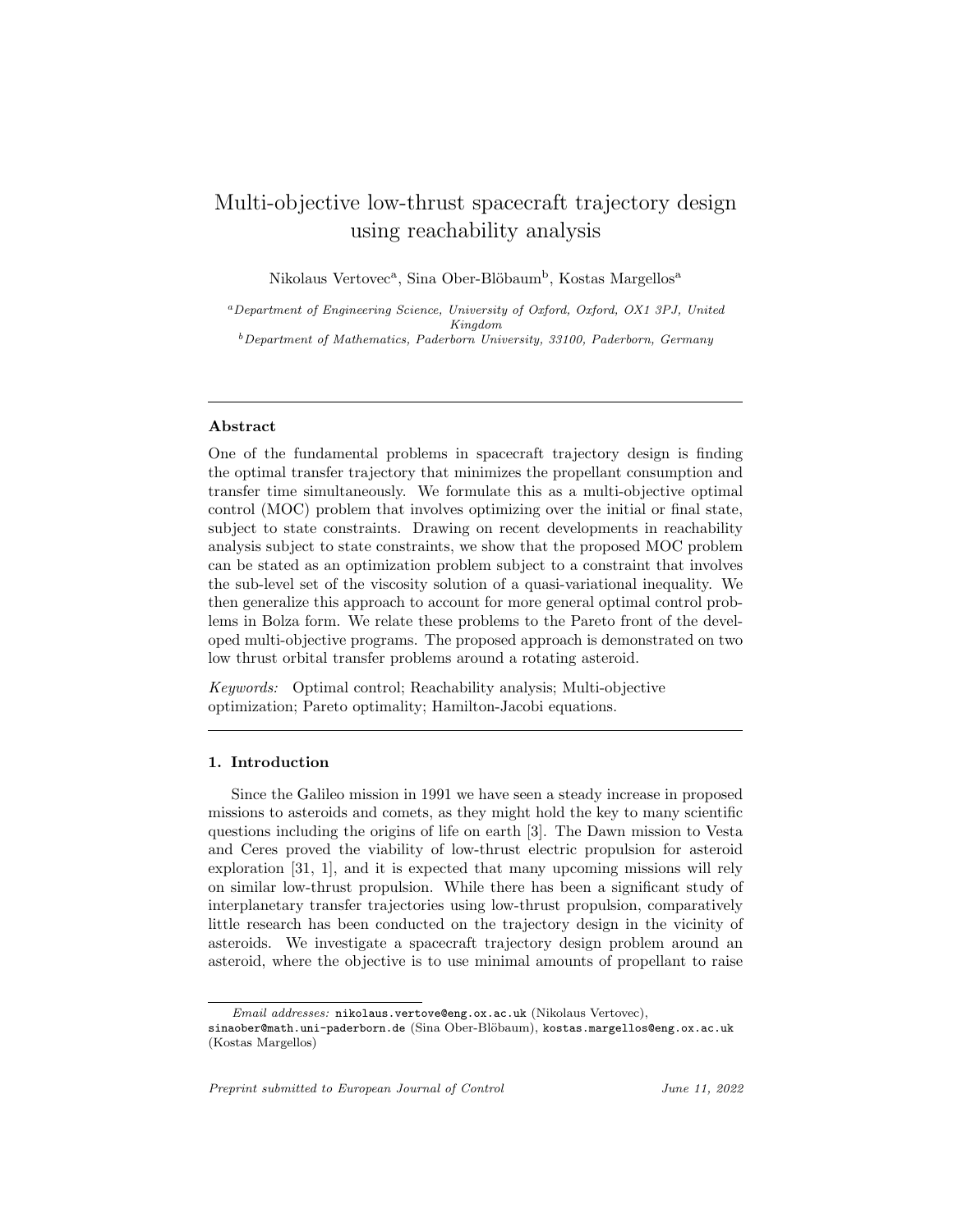an orbit while keeping flight times as short as possible. This is a multi-objective optimal control (MOC) problem, whereby one seeks to find the optimal way a dynamical system can perform a certain task, while minimizing or maximizing a set of, usually contradictory and incommensurable, objective functions [29].

Reaching/achieving a target while satisfying state constraints is the backbone of spacecraft trajectory design problems. To this end, tools from reachability analysis can be particularly relevant. Reachability analysis aims to find the set of points from which a target can be reached within a given time, subject to constraints. It forms a fundamental part of the dynamics and control literature and has been used extensively for controller synthesis of complex systems [4, 23, 28]. In recent years we have seen considerable research being conducted into computing reachable sets using Hamilton-Jacobi (HJ) reachability analysis, whereby the reachable set is derived from the viscosity solution of a HJB equation accounting also for the presence of state constraints [24, 25, 10, 8, 7, 16]. One of the advantages of using HJ reachability is that the optimal trajectory can easily be constructed once the reachable set has been computed. This makes HJ reachability attractive for problems that require computing trajectories for various different initial states.

For the spacecraft trajectory design problem considered in this paper, there are two possible formulations for minimizing the burnt propellant. The first assumes that the initial mass is a free optimization variable. This approach is common during mission design where the total required fuel budget is being calculated. To this end, we formulate the spacecraft trajectory design problem as a MOC problem and show that it can be equivalently stated as an optimization problem subject to a constraint that involves the sub-level set of a certain value function. The latter is shown to be the unique continuous viscosity solution of a quasi-variational inequality that involves a Hamilton-Jacobi-Bellman (HJB) equation. Such value functions have been defined in [24, 10] to account for the presence of state constraints. This formulation allows characterizing the Pareto front of the formulated MOC problem, and also facilitates its computation by means of available numerical tools.

The second formulation of the spacecraft trajectory design problem assumes a fixed initial mass and the objective is to maximize the remaining mass after completing a given orbital maneuver. This approach is more common when the maneuver needs to be added to a given mission and the available fuel is nonnegotiable. This formulation had been previously investigated by the authors in [37]. To solve this second formulation of the spacecraft trajectory design problem, we draw on research from [15] and extend our formulation of the MOC problem to introduce an auxiliary state, allowing us to account for arbitrary problems in Bolza form, and, together with appropriate normalization and approximations allowing for a reduction of the state space, greatly improving on the method presented in [37].

Thus our contributions can be summarized as

1. the formulation of an efficient constrained MOC problem for low-thrust spacecraft trajectory design that optimizes only over the set of admissible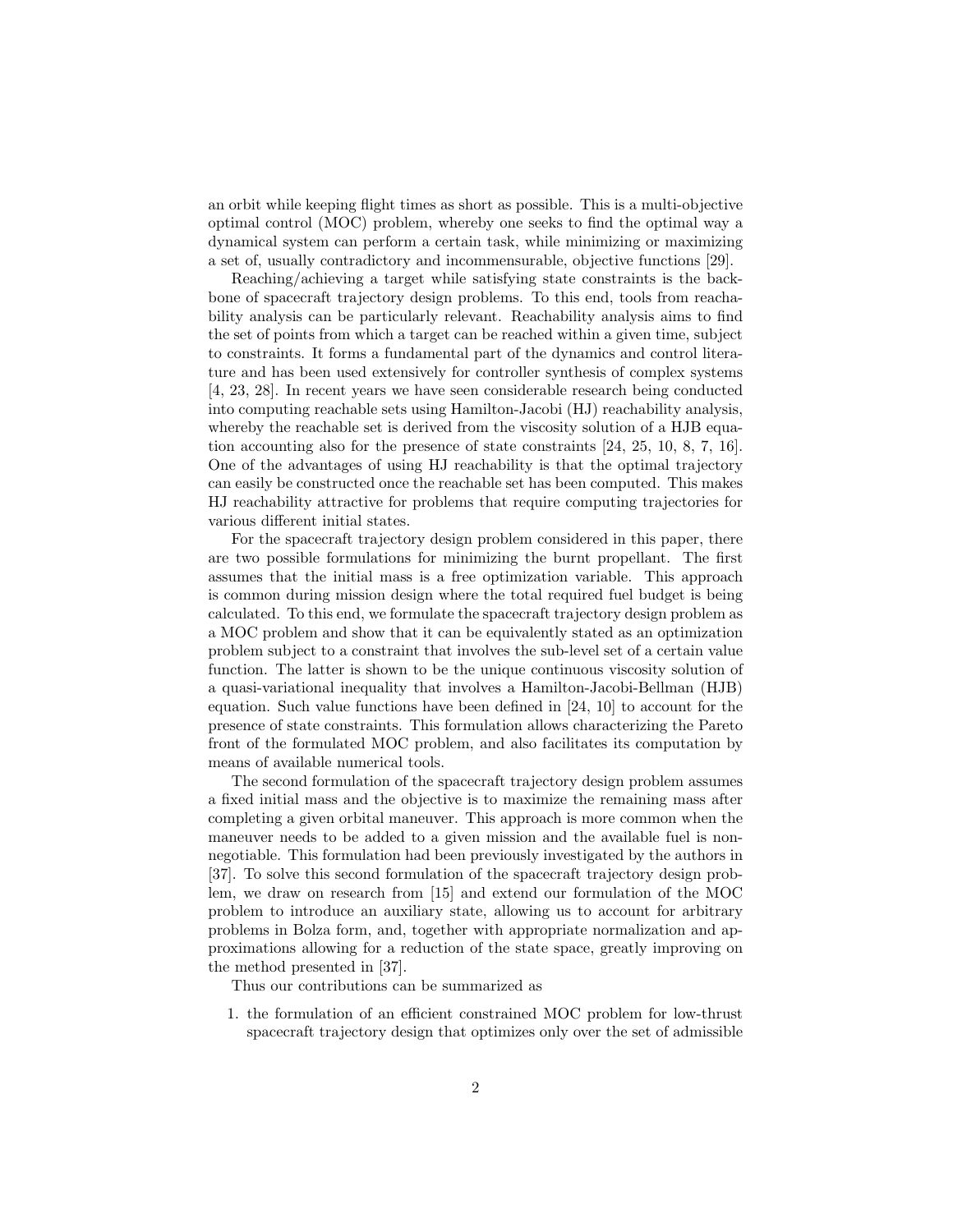initial states and transition times,

- 2. the reduction the state space through the use of appropriate approximations,
- 3. the expansion of the MOC problem to allow for a generalization of the proposed methodology for arbitrary multi-objective problems in Bolza form.

This paper is organized into six sections. Section II contains details regarding the derivations of the spacecraft dynamics as well as the definitions of the constraints pertaining its behavior. In Section III the optimal control problem is formulated while Section IV describes how the set of admissible initial states is derived from the viscosity solution of a quasi-variational inequality. Section V is dedicated to the numerical computation and case study of an orbital transfer around a rotating asteroid. Finally, Section VI provides concluding remarks and directions for future work.

## 2. Mathematical description and physical modeling

### *2.1. Spacecraft equations of motion*

We begin by modeling the dynamics of the spacecraft. The spacecraft thrust can be modeled using the input

$$
\mathbf{u}(t) := \left[\mathbf{u}_x(t), \mathbf{u}_y(t), \mathbf{u}_z(t)\right]^T \in \mathcal{U},\tag{1}
$$

where U is the set of possible control input values. By  $\mathbf{u} \in \mathcal{U}_{ad}$  we denote the control policy and  $\mathcal{U}_{ad}$  denotes the set of admissible policies which is the set of Lebesgue measurable functions from  $[-\infty, 0]$  to U. Boldface notation is used to denote time varying functions such as trajectories and policies, while non boldface notation is used to denote scalars and vectors. The equations of motion of the spacecraft around a rotating body can be expressed in 3 dimensional Euclidean space as a second-order ordinary differential equation (see eg., [20])

$$
2\Omega(t) \times \frac{d\mathbf{R}(t)}{dt} + \Omega(t) \times (\Omega(t) \times \mathbf{R}(t)) + \frac{dU(\mathbf{R}(t))}{d\mathbf{R}} + \frac{d\Omega(t)}{dt} \times \mathbf{R}(t) - \frac{\mathbf{u}(t)}{m(t)} = -\frac{d^2\mathbf{R}(t)}{dt^2},
$$
 (2)

where  $\mathbf{R}(t)$  is the radius vector from the asteroids center of mass to the particle, the first and second time derivatives of  $\mathbf{R}(t)$  are with respect to the body-fixed coordinate system,  $U(\mathbf{R}(t))$  is the gravitational potential of the asteroid and  $\Omega$ is the rotational angular velocity vector of the asteroid relative to inertial space. The term  $2\Omega(t) \times \frac{d\mathbf{R}(t)}{dt}$  describes the Coriolis forces,  $\Omega(t) \times (\Omega(t) \times \mathbf{R}(t))$ , the centrifugal forces and  $\frac{d\Omega(t)}{dt} \times \mathbf{R}(t)$  the Euler forces. We consider an asteroid rotating uniformly with constant magnitude  $\omega$  around the z-axis. Therefore, the Euler forces can be neglected and we can express the rotation vector as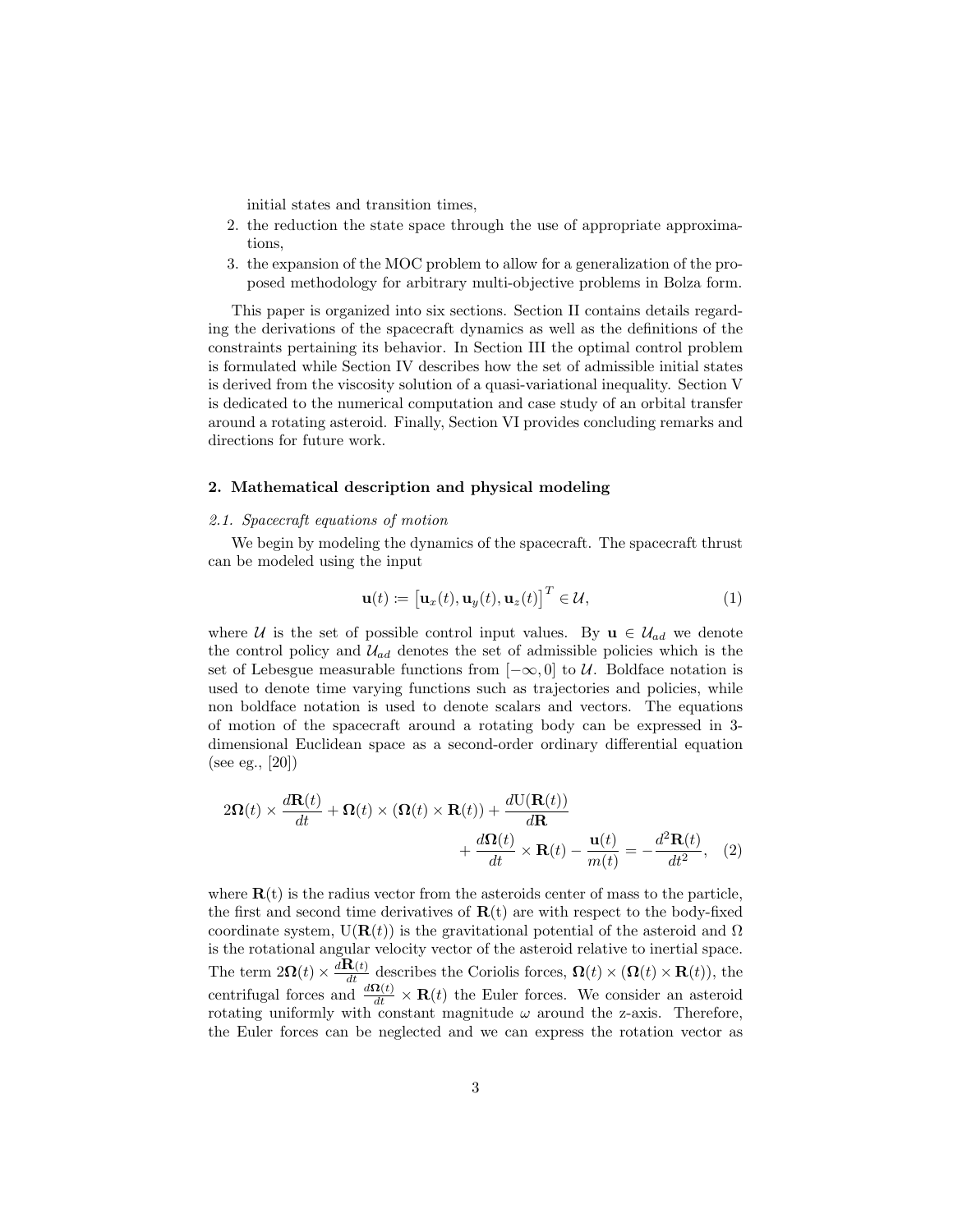$\Omega = \omega e_z$ , where  $e_z$  is the unit vector along the z-axis. Following [17], the radius vector and its derivatives are given by

$$
\mathbf{R}(t) := \begin{bmatrix} \mathbf{x}(t) \\ \mathbf{y}(t) \\ \mathbf{z}(t) \end{bmatrix}, \quad \frac{d\mathbf{R}(t)}{dt} = \begin{bmatrix} \mathbf{v}_x(t) \\ \mathbf{v}_y(t) \\ \mathbf{v}_z(t) \end{bmatrix}.
$$
 (3)

The Coriolis and centrifugal forces (the first two terms in (2)) acting on the spacecraft are thus

$$
2\Omega \times \frac{d\mathbf{R}(t)}{dt} = \begin{bmatrix} -2\,\mathbf{v}_y(t) \\ 2\omega \mathbf{v}_x(t) \\ 0 \end{bmatrix},\tag{4}
$$

$$
\Omega \times (\Omega \times \mathbf{R}(t)) = \begin{bmatrix} -\omega^2 \mathbf{x}(t) \\ -\omega^2 \mathbf{y}(t) \\ 0 \end{bmatrix} . \tag{5}
$$

To model the current position, velocity and available propellant, we define the state vector

$$
r \coloneqq [x, y, z, v_x, v_y, v_z, \Delta m]^T \in \mathbb{R}^7,
$$
\n(6)

where  $\Delta m$  denotes the available propellant. Considering a spacecraft with a dry mass  $m_0$  and following our derivations from (2), we can formulate the dynamics of the spacecraft,  $\dot{r} = f(r, u)$ , as

$$
f(r, u) = \begin{bmatrix} v_x \\ v_y \\ v_z \\ U_x(x, y, z) + \omega^2 x + 2\omega v_y + \frac{u_x}{m_0 + \Delta m} \\ U_y(x, y, z) + \omega^2 y - 2\omega v_x + \frac{u_y}{m_0 + \Delta m} \\ U_z(x, y, z) + \frac{u_z}{m_0 + \Delta m} \\ -\frac{\sqrt{u_x^2 + u_y^2 + u_z^2}}{v_{\text{exhaust}}}\end{bmatrix},
$$
(7)

where  $v_{\text{exhaust}}$  is the exhaust velocity used to express the depletion of mass as propellant is burned,  $U_x$ ,  $U_y$  and  $U_z$  are the derivatives of the gravitational potential in the direction of the unit vectors  $e_x$ ,  $e_y$  and  $e_z$ , respectively, and where for brevity we neglect the time dependence by denoting  $r = \mathbf{r}(t)$ ,  $v_x =$  $\mathbf{v}_x(t)$ , and similarly for the other states.

## *2.2. State constraints*

Since the dynamics of the spacecraft were derived for orbits in the vicinity of the asteroid, we need to enforce state constraints on  $x, y, z$ . We naturally also need to ensure that we bound the amount of propellant available. Assuming that the burnout mass of the spacecraft is the same as the dry mass, we set  $m_{\min} \coloneqq 0$  and  $m_{\max} \coloneqq m_{\text{propellant}}$  and impose  $m_{\min} \leq \Delta m \leq m_{\max}.$ 

Due to particles ejected from the asteroid, we do not want to fall below a circular orbit with radius  $\rho := \sqrt{x^2 + y^2 + z^2}$  of approximately  $\rho_{\min} = 1$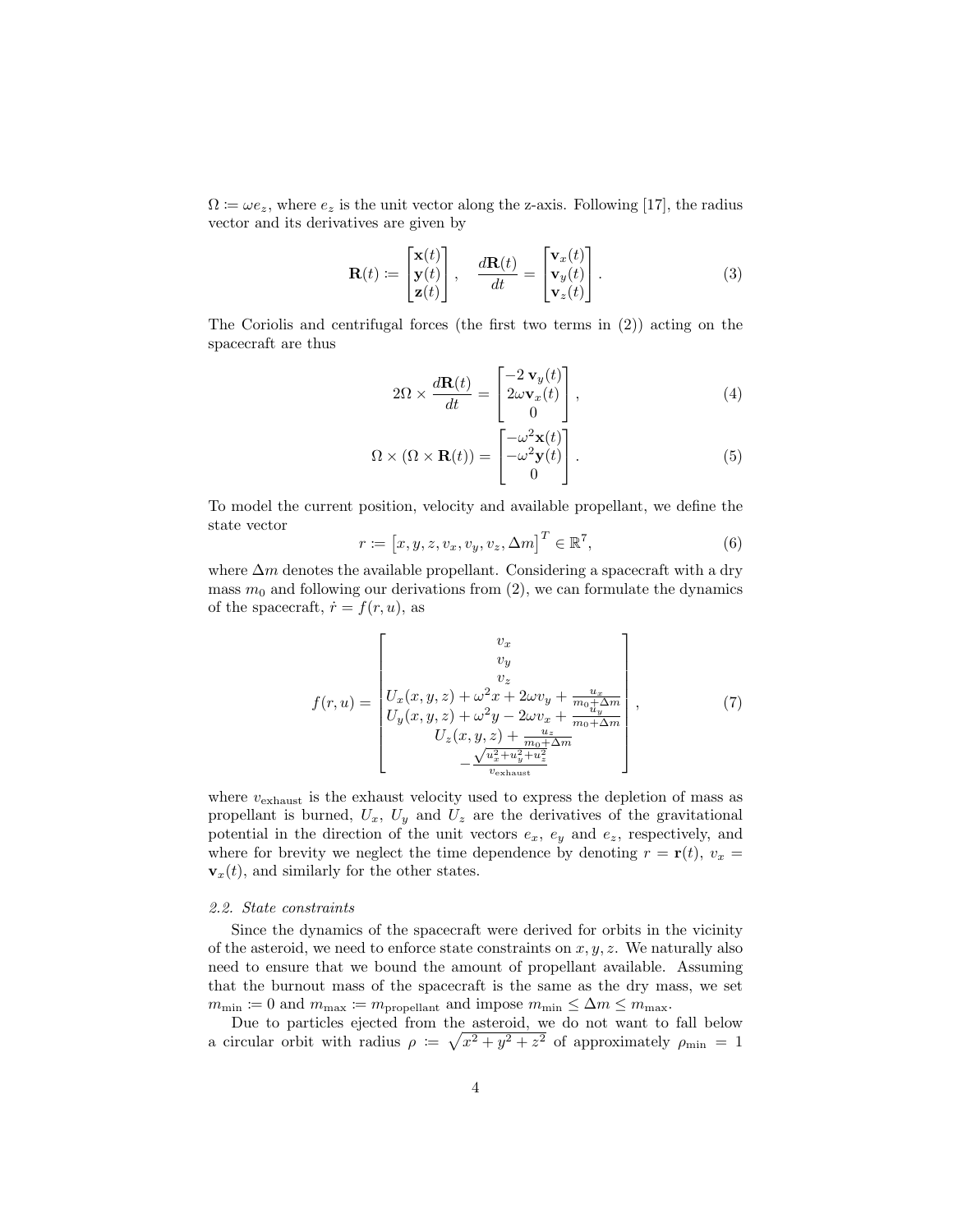km. Furthermore, we need to stay within the sphere of influence (SOI) of the asteroid. The SOI can be approximated by  $\rho_{SOI} \approx a \left(\frac{M_1}{M_2}\right)^{\frac{2}{5}}$ , where a is the semi-major axis of the asteroid's orbit around the sun  $(1.5907 \cdot 10^8 \text{ km})$ ,  $M_1$  is the Mass of the asteroid  $(1.4091 \cdot 10^{12} \text{ kg})$  and  $M_2$  is the mass of the sun  $(1.9890 \cdot 10^{30} \text{ kg})$ . Therefore, the sphere of influence of the asteroid is approximately  $\rho_{\text{max}} = \rho_{SOI} \approx 8.74 \text{ km.}$  The set of states that satisfy the aforementioned restrictions is given by

$$
\mathcal{K} \coloneqq \left\{ r \in \mathbb{R}^7 : \rho \in [\rho_{\min}, \rho_{\max}], m \in [m_{\min}, m_{\max}] \right\}.
$$

The target orbit that we would like to transfer to is denoted by the closed target set  $\mathcal{C} \subset \mathcal{K}$ .

The initial orbit that we start at is denoted by the closed initial set  $\mathcal{I} \subset \mathcal{K}$ . Note that the initial and the target orbit restrict only the position and the velocity, but allow the mass to take any admissible value within  $[m_{\min}, m_{\max}]$ .

While Cartesian coordinates are useful for modeling the behavior of an object around a rotating body, since we restrict all admissible states to lie within the set K, which constraint the radius  $\rho$ , it is more efficient to recast our problem in spherical coordinates. To this end, define  $a_{\rho}, a_{\theta}, a_{\psi}$  as the transformations of

$$
a_x := U_x(x, y, z) + \omega^2 x + 2\omega v_y,
$$
  
\n
$$
a_y := U_y(x, y, z) + \omega^2 y - 2\omega v_x,
$$
  
\n
$$
a_z := U_z(x, y, z).
$$

The tangential velocity in the x-y plane,  $v_t$ , and its perpendicular counterpart,  $v_$ ⊥, can then be defined as follows:

$$
\begin{bmatrix} v_t \\ v_\perp \end{bmatrix} = \begin{bmatrix} \rho \dot{\theta} \sin \psi \\ \rho \dot{\psi} \end{bmatrix},\tag{8}
$$

$$
\begin{bmatrix} a_t \\ a_{\perp} \end{bmatrix} = \begin{bmatrix} \sin \psi [a_{\theta} \rho + \dot{\theta} v_{\rho}] + \dot{\theta} v_{\perp} \cos \psi \\ \rho \dot{\psi} + a_{\psi} \rho \end{bmatrix} . \tag{9}
$$

Then we can restate the system dynamics in spherical coordinates as

$$
r = \left[\rho, \theta, \psi, v_{\rho}, v_{t}, v_{\psi}, \Delta m\right]^{T} \in \mathbb{R}^{7},\tag{10}
$$

$$
f(r, u) = \begin{bmatrix} v_{\rho} \\ \frac{v_t}{\rho \sin \psi} \\ a_{\rho} + \frac{\rho}{m_0 + \Delta m} \cos \alpha \\ a_t + \frac{T}{m_0 + \Delta m} \sin \alpha \sin \delta \\ a_{\perp} + \frac{T}{m_0 + \Delta m} \sin \alpha \cos \delta \\ -\frac{T}{v_{\text{exhaust}}}\end{bmatrix}.
$$
 (11)

The input  $\mathbf{u}(t)$  is redefined for spherical coordinates as  $\mathbf{u}(t) := [\alpha(t), \delta(t), \mathbf{T}(t)] \in$ U, where  $\alpha(t) \in [-\pi, \pi]$  is the incidence angle,  $\delta(t) \in [-\frac{\pi}{2}, \frac{\pi}{2}]$  is the sideslip angle and  $\mathbf{T}(t) \in [0, T_{\text{max}}]$  is the variable thrust. With a slight abuse of notation we also redefine  $\mathcal{I}, \mathcal{C}$  and  $\mathcal{K}$  in spherical coordinates.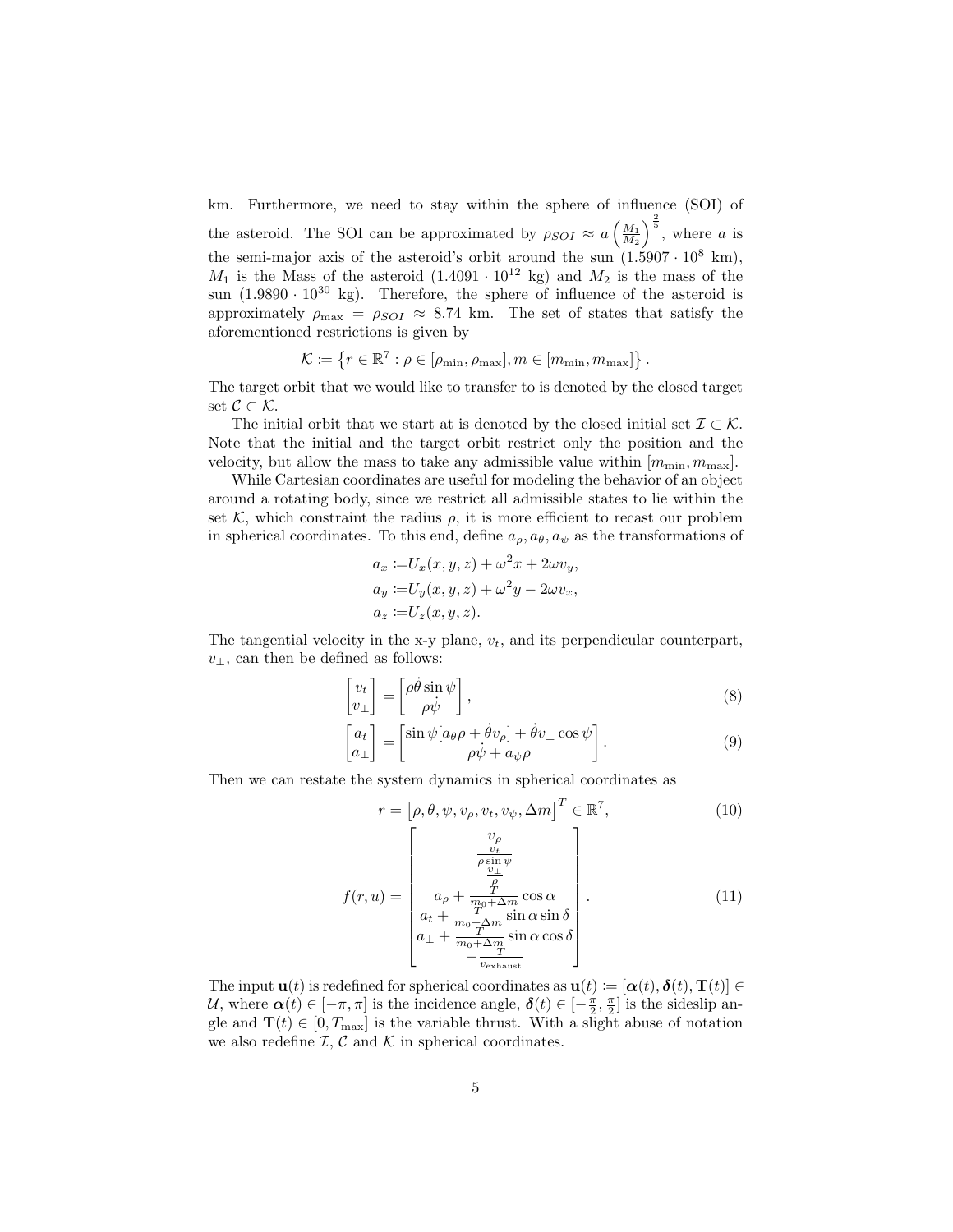#### 3. Problem Statement

#### *3.1. Multi-objective optimal control problem*

Having defined the system dynamics, we are now in a position to discuss how to find trajectories that start on an initial orbit,  $\mathcal{I}$ , and take the spacecraft to some final orbit,  $C$ . Additionally, the objective is to keep the flight time and required propellant as small as possible. Thus, the multi-objective optimal control problem can be formulated as a minimization problem whereby the first goal is to minimize the required propellant,  $\Delta m$ , and the second is to minimize the required time for the orbit change, i.e., the transfer time, denoted by  $t_f$ . The trajectory, r, which is the solution of (11), belongs to the Sobolev space  $\mathbb{W}^{1,1}(\mathbb{R}^7)$ . The set of trajectory-control pairs on  $[-t_f, 0]$  starting at  $r_0$  with transfer time  $t_f$  is denoted as:

$$
\Pi_{r_0,t_f} \coloneqq \{(\mathbf{r}, \mathbf{u}) : \dot{\mathbf{r}}(t) = f(\mathbf{r}(t), \mathbf{u}(t)), \quad t \in [-t_f, 0];
$$
\n
$$
\mathbf{r}(-t_f) = r_0\} \subset \mathbb{W}^{1,1}(\mathbb{R}^7) \times \mathcal{U}_{ad}.
$$

Note that as in [13] we adopt the convention that 0 denotes the terminal time hence the transfer time  $t_f$  denotes the time duration. The set of admissible (in the sense of satisfying the state constraints) trajectory-control pairs on  $[-t_f, 0]$ starting at  $r_0$  with transfer time  $t_f$  is denoted as:

$$
\Pi_{r_0,t_f}^{\mathcal{K},\mathcal{C}} := \{ (\mathbf{r}, \mathbf{u}) \in \Pi_{r_0,t_f} : \mathbf{r}(t) \in \mathcal{K}, \quad t \in [-t_f, 0];
$$
  

$$
\mathbf{r}(0) \in \mathcal{C} \} \subset \mathbb{W}^{1,1}(\mathbb{R}^7) \times \mathcal{U}_{ad}.
$$

Finally, the set of admissible initial state and transfer time pairs is denoted as

$$
\Gamma \coloneqq \{ (r_0, t_f) \in \mathbb{R}^7 \times [0, +\infty) \quad \text{such that} \quad \Pi_{r_0, t_f}^{\mathcal{K}, \mathcal{C}} \neq \emptyset \}.
$$

For a given initial state  $r_0 \in \mathbb{R}^7$  and transfer time  $t_f \in [0, +\infty)$ , we can define the cost functions as  $J_1(r_0, t_f) := \Delta m$  and  $J_2(r_0, t_f) := t_f$ , where  $\Delta m$  is the 7-th element of the state vector  $r_0$ . The 2-dimensional objective function  $J$ :  $\mathbb{R}^7 \times [0, +\infty) \to \mathbb{R}^2$  can then be written as

$$
J(r_0, t_f) := [J_1(r_0, t_f), J_2(r_0, t_f)]^T.
$$
 (12)

We are now in a position to formulate the multi-objective optimal control problem under study as

$$
\begin{array}{ll}\n\text{minimize} & J(r_0, t_f) \\
\text{(r_0, t_f) \in I \times [0, \infty)} & & \text{(r_0, t_f) \in \Gamma} \\
\text{subject to} & (r_0, t_f) \in \Gamma\n\end{array} \tag{13}
$$

#### *3.2. Pareto optimality*

The solution of (13) in general does not consist of a single isolated point, but rather a set of optimal compromises between the objectives  $J_1$  and  $J_2$  [26].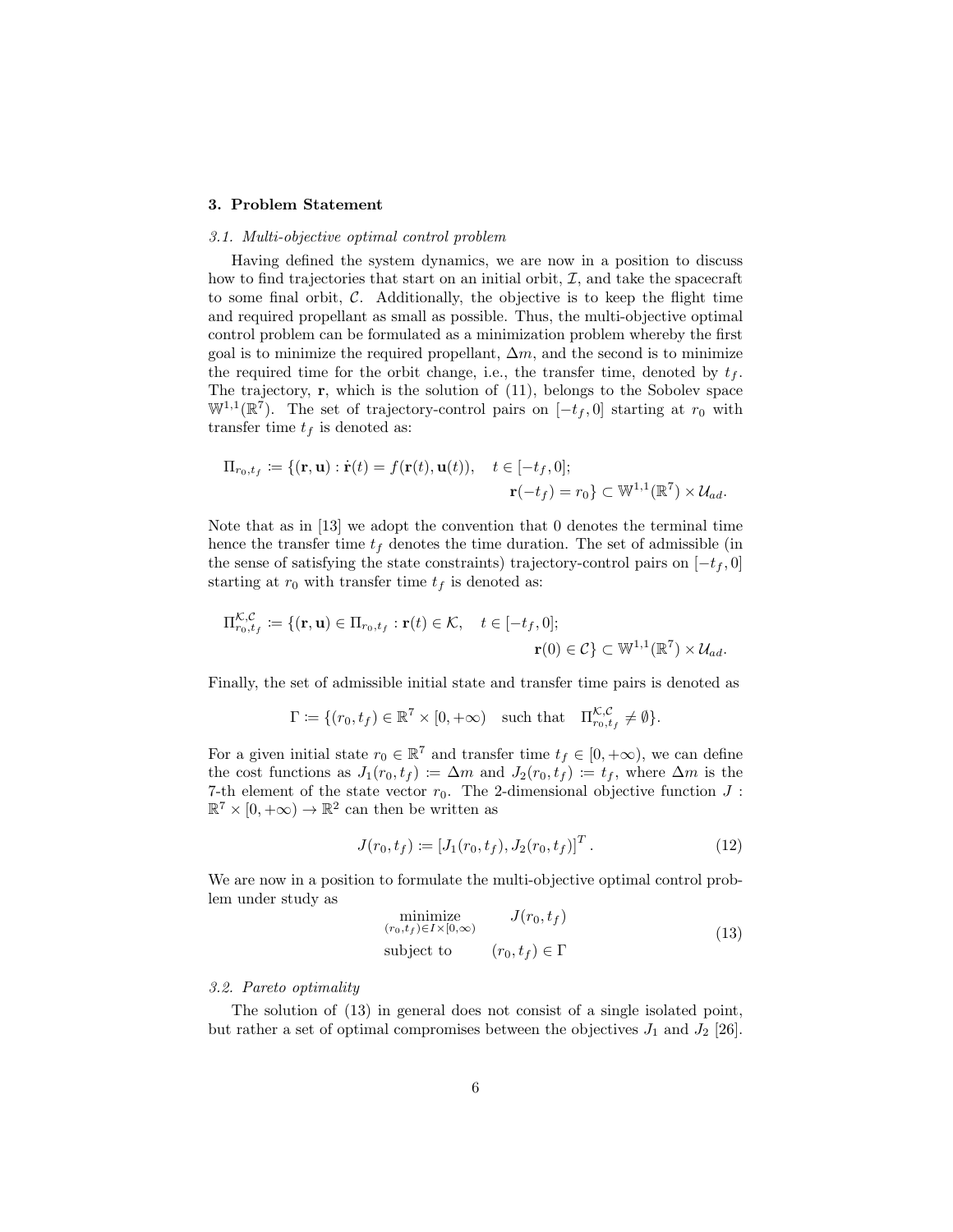**Definition 3.1.** *A solution*  $(r_0, t_f)$  *is considered Pareto optimal if*  $\sharp(r_0, t_f) \in \Gamma$ such that  $J(\hat{r}_0, \hat{t}_f) < J(r_0, t_f)$ ,

where a vector a is considered less than b (denoted  $a < b$ ) if for every element  $a_i$  and  $b_i$  the relation  $a_i < b_i$  holds. The relations  $\leq, \geq, \geq$  are defined in an analogous way. Following Definition 3.1, a solution  $(r_0, t_f)$  is considered Pareto optimal if it is not possible to improve all its performance metrics  $J_1(r_0, t_f), J_2(r_0, t_f)$  simultaneously. The set of Pareto optimal solutions is called the Pareto set  $P_S$ , while its image is the Pareto front  $P_F$ . Therefore, the solution of (13) is the desired Pareto front.

To allow for mission designers to determine a compromise between minimizing required propellant and transfer times, we wish to compute the Pareto front. However, the unconventional constraint in (13) ensuring a solution  $(r_0, t_f)$ is feasible, prevents us from solving (13) with standard MOC problem solvers. Therefore, we will next discuss how we can recast the constraint  $(r_0, t_f) \in \Gamma$  to a standard nonlinear inequality constraint, which will allow us to compute the Pareto front by means of conventional MOC problem solvers.

#### 4. Solution to multi-objective optimal control problems

To find an equivalent formulation for the constraint  $(r_0, t_f) \in \Gamma$ , let  $g(r)$  and  $\nu(r)$  be two Lipschitz functions (with Lipschitz constants  $L_g$  and  $L_{\nu}$ , respectively) chosen such that

$$
g(r) \leq 0 \iff r \in \mathcal{K},
$$
  

$$
\nu(r) \leq 0 \iff r \in \mathcal{C}.
$$

This can be achieved by choosing  $g(r)$  and  $\nu(r)$  as the signed distance to the set  $K$  and  $C$ , respectively.

We impose the following assumptions on the spacecraft dynamics.

Assumption 4.1. *For every*  $r \in \mathcal{K}$  the set  $\{f(r, u) : u \in \mathcal{U}\}\$ is a compact *convex subset of*  $\mathbb{R}^7$ *.* 

Assumption 4.2.  $f : \mathbb{R}^7 \times \mathcal{U} \to \mathbb{R}^7$  *is bounded and there exists an*  $L_f > 0$  *such that for every*  $u_1, u_2 \in \mathcal{U}$ ,

$$
||f(r_1, u_1) - f(r_2, u_2)|| \le L_f ||r_1 - r_2||.
$$

Due to norm equivalence, the choice of norm is irrelevant and not further discussed. Using Assumption 4.1 and 4.2, for any control policy  $\mathbf{u} \in \mathcal{U}_{ad}$ , any initial state  $r_0 \in \mathcal{K}$  and transfer time  $t_f > 0$ , the system admits a unique, absolutely continuous solution on  $[-t_f, 0]$  [33]. Moreover, under Assumption 4.1 and by Filippov's Theorem [22], we can conclude, that  $\Pi_{r_0,t_f}$  is compact.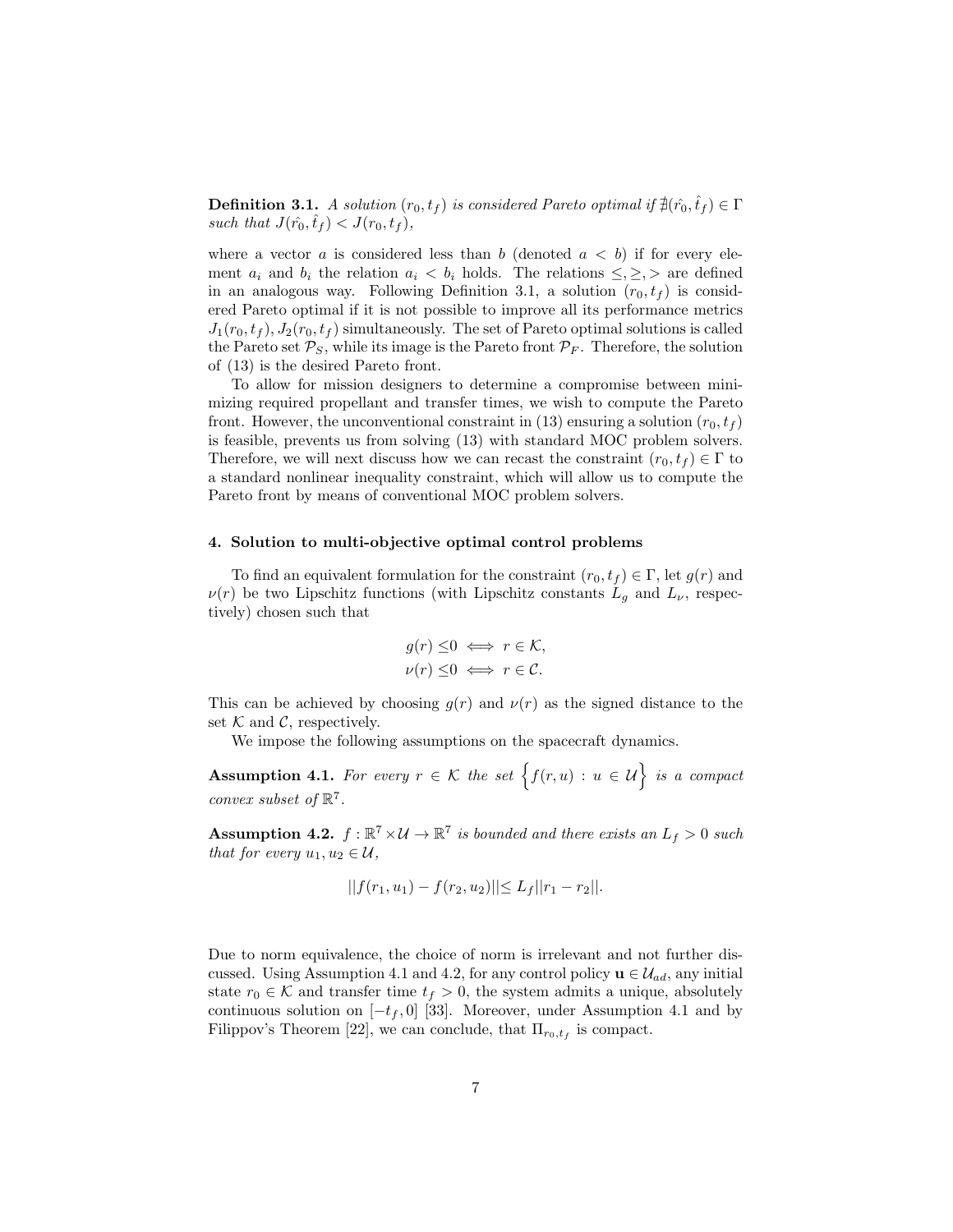Consider the value function  $\omega$ :

$$
\omega(r_0, t_f) := \inf_{(\mathbf{r}, \mathbf{u}) \in \Pi_{r_0, t_f}} \left\{ \nu(\mathbf{r}(0)) \bigvee \max_{\tau \in [-t_f, 0]} g(\mathbf{r}(\tau)) \right\},\tag{14}
$$

where  $a \bigvee b$  denotes  $\max(a, b)$ . We are now in a position to use the value function to decide if, for a given initial state and transfer time, there exists a corresponding admissible trajectory. Thus we can introduce an equivalent formulation of (13).

Theorem 4.3. *The constrained MOC problem,* (13)*, is equivalent to*

$$
\begin{array}{ll}\n\text{minimize} & J(r_0, t_f) \\
\text{(r_0, t_f) \in I \times [0, \infty)} & \text{(15)} \\
\text{subject to} & \omega(r_0, t_f) \leq 0.\n\end{array}
$$

PROOF. We show that  $(r_0, t_f) \in \Gamma \iff \omega(r_0, t_f) \leq 0$ .

*Case A*: Consider  $(r_0, t_f) \in \Gamma$ . For the sake of contradiction assume that  $\omega(r_0, t_f) > 0$ . This then implies that for all  $(\mathbf{r}, \mathbf{u}) \in \Pi_{r_0, t_f}^{\mathcal{K}, \mathcal{C}}$  either  $\nu(\mathbf{r}(0)) >$  $0 \iff \mathbf{r}(0) \notin \mathcal{C}$  or there exists  $\tau \in [-t_f, 0]$  such that  $g(\mathbf{r}(t)) > 0 \iff \mathbf{r}(t) \notin \mathcal{K}$ . This contradicts the fact that  $(r_0, t_f) \in \Gamma$  establishing that  $(r_0, t_f) \in \Gamma$  implies  $\omega(r_0, t_f) \leq 0$ 

*Case B*: Consider  $(r_0, t_f) \in \mathcal{I} \times [0, \infty)$ , such that  $\omega(r_0, t_f) \leq 0$ . Under Assumption 4.1, applying Weierstrass' Theorem on the existence of minima for compact sets [6, 2], we can conclude that the infimum over  $\Pi_{r_0,t_f}$  exists, and thus,  $\omega(r_0, t_f) \leq 0$  implies the existence of a trajectory-control pair  $(\mathbf{r}, \mathbf{u}) \in$  $\Pi_{r_0,t_f}$ , such that for all  $t \in [-t_f,0], g(\mathbf{r}(t)) \leq 0$  and  $\nu(\mathbf{r}(0)) \leq 0$ . By definition of the function g and v, we thus have  $\mathbf{r}(t) \in \mathcal{K}$  for all  $t \in [-t_f, 0]$  and  $\mathbf{r}(0) \in \mathcal{C}$ , which in turns implies  $(\mathbf{r}, \mathbf{u}) \in \Pi_{r_0, t_f}^{\mathcal{K}, \mathcal{C}}$ . Therefore,

$$
\omega(r_0, t_f) \leq 0 \Rightarrow (r_0, t_f) \in \Gamma,
$$

thus concluding the proof.

Theorem 4.3 implies that the Pareto front can be computed as the solution of (15). To achieve this we discuss how to compute  $\omega$ .

#### *4.1. Value function computation*

To begin to discuss how  $\omega$  can be obtained, we introduce the Hamiltonian  $H:\mathbb{R}^7\times\mathbb{R}^7\to\mathbb{R},$ 

$$
H(r,q) := -\min_{u \in \mathcal{U}} \left( q^T f(r,u) \right),\tag{16}
$$

where  $q \in \mathbb{R}^7$  is the costate vector.

**Theorem 4.4.** *The value function*  $\omega$  *is the unique continuous viscosity solution of the following quasi-variational inequality*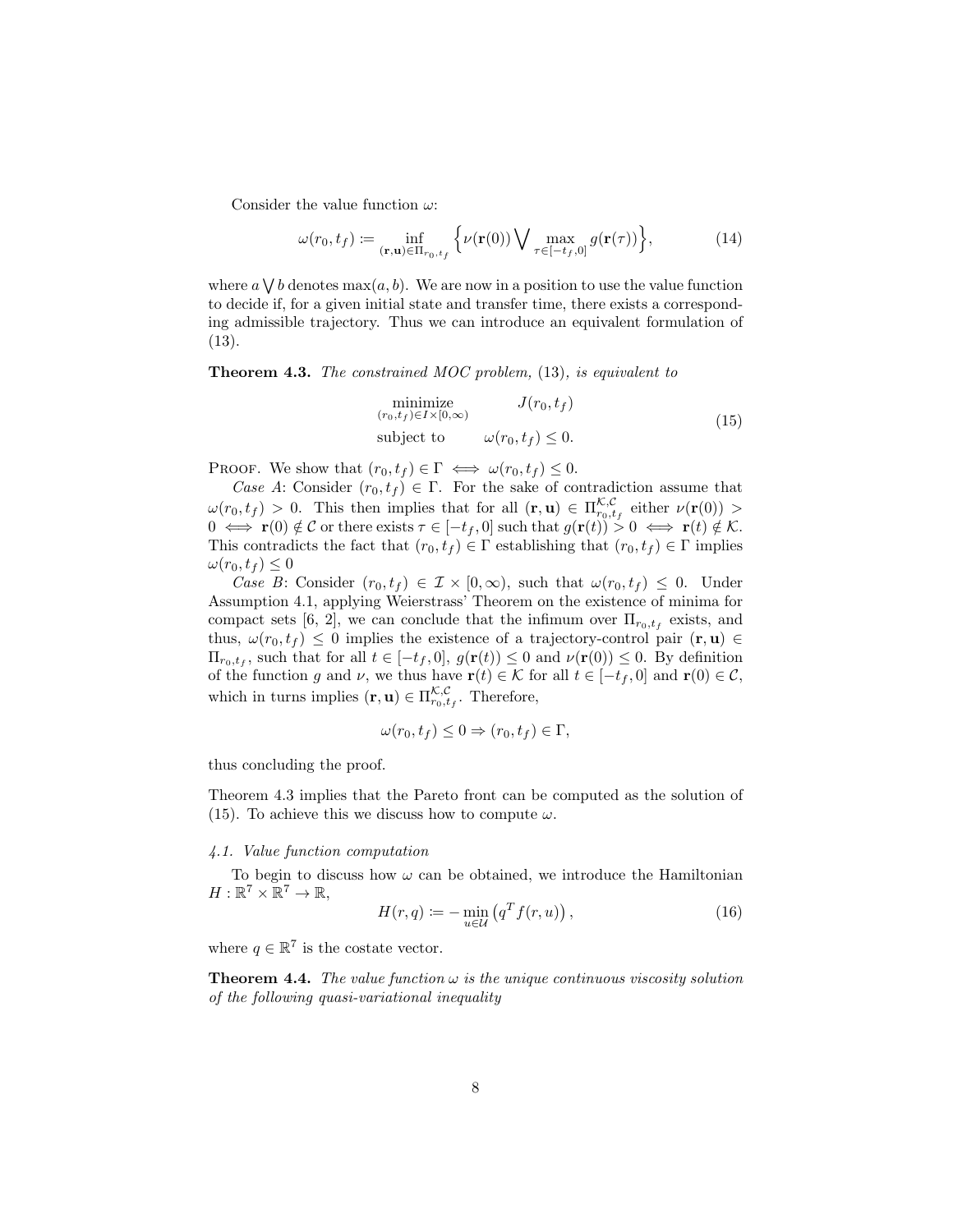$$
\begin{cases}\n0 = \max \{ g(r) - \omega(r, t), \partial_t \omega + H(r, \nabla_r \omega) \} \\
\text{for all} \quad t \in [0, \infty), \ r \in \mathbb{R}^7, \\
\omega(r, 0) = (\nu(r) \bigvee g(r)) \quad \text{for all} \quad r \in \mathbb{R}^7,\n\end{cases}
$$

Since the Dynamic Programming Principle [6] holds for  $h \in [0, t_f]$ ,  $(r_0, t_f) \in$  $\mathcal{K} \times \mathbb{R}$  with  $t_f \geq 0$ :

$$
\omega(r_0, t_f) = \inf_{(\mathbf{r}, \mathbf{u}) \in \Pi_{r_0, t_f}} \left\{ \omega(\mathbf{r}(h - t_f), t_f - h) \bigvee \max_{s \in [-t_f, h - t_f]} g(\mathbf{r}(s)) \right\},\
$$

the proof of Theorem 4.4 follows standard arguments for viscosity solutions, as shown in [2, 24]. Note that the infimum should be understood to be over the restriction of  $\Pi_{r_0,t_f}$  over  $[-t_f, h-t_f]$ .

In order to solve the quasi-variational inequality in Theorem 4.4, we employ a finite differences scheme. To ensure convergence of the numerical solution, we make the following observation.

#### **Proposition 4.5.** *The value function*  $\omega$  *is Lipschitz continuous.*

The proof is similar to the more general proof of Proposition 4.11 that is introduced in the sequel.

Using Proposition 4.5, by the Picard-Lindelöf theorem, the numerical solution of  $\omega$  will converge to the true solution [14], [33].

The Hamiltonian admits an explicit form. To this end, consider the term

$$
C(r, q) \coloneqq q_1 v_{\rho} + q_2 v_t + q_3 v_{\perp} + q_4 a_{\rho} + q_5 a_t + q_6 a_{\perp}.
$$

Then we can write the Hamiltonian as

$$
H(r,q) := -\min_{u \in \mathcal{U}} \left( \frac{T}{m_0 + \Delta m} (q_4 \cos \alpha + \sin \alpha (q_5 \sin \delta + q_6 \cos \delta)) - q_7 \frac{T}{v_{\text{exhaust}}} \right) - C(r,q).
$$

As T is always positive,  $(q_4 \cos \alpha + \sin \alpha (q_5 \sin \delta + q_6 \cos \delta))$  can be minimized separately. To this end, we introduce the auxiliary variables

$$
\chi(\delta) := \sqrt{q_5^2 + q_6^2} \cos (\delta - \arctan \frac{q_5}{q_6}),
$$
  

$$
A(\delta) := \sqrt{q_4^2 + \chi(\delta)^2},
$$

using the trigonometric identity

$$
a\cos x + b\sin x = R\cos\left(x - \arctan\frac{b}{a}\right),\,
$$

with  $R = \sqrt{a^2 + b^2}$ . First optimizing over  $\alpha$ , and subsequently over  $\delta$  (notice that this sequential minimization is exact since  $A(\delta) \geq 0$ ) results in

$$
\min_{\alpha,\delta\in[-\pi,\pi]\times[-\frac{\pi}{2},\frac{\pi}{2}]}(q_4\cos\alpha+\sin\alpha(q_5\sin\delta+q_6\cos\delta))
$$
\n
$$
=\min_{\delta\in[-\frac{\pi}{2},\frac{\pi}{2}]}A(\delta)\min_{\alpha\in[-\pi,\pi]}\cos(\alpha-\arctan\frac{\chi(\delta)}{q_4}).
$$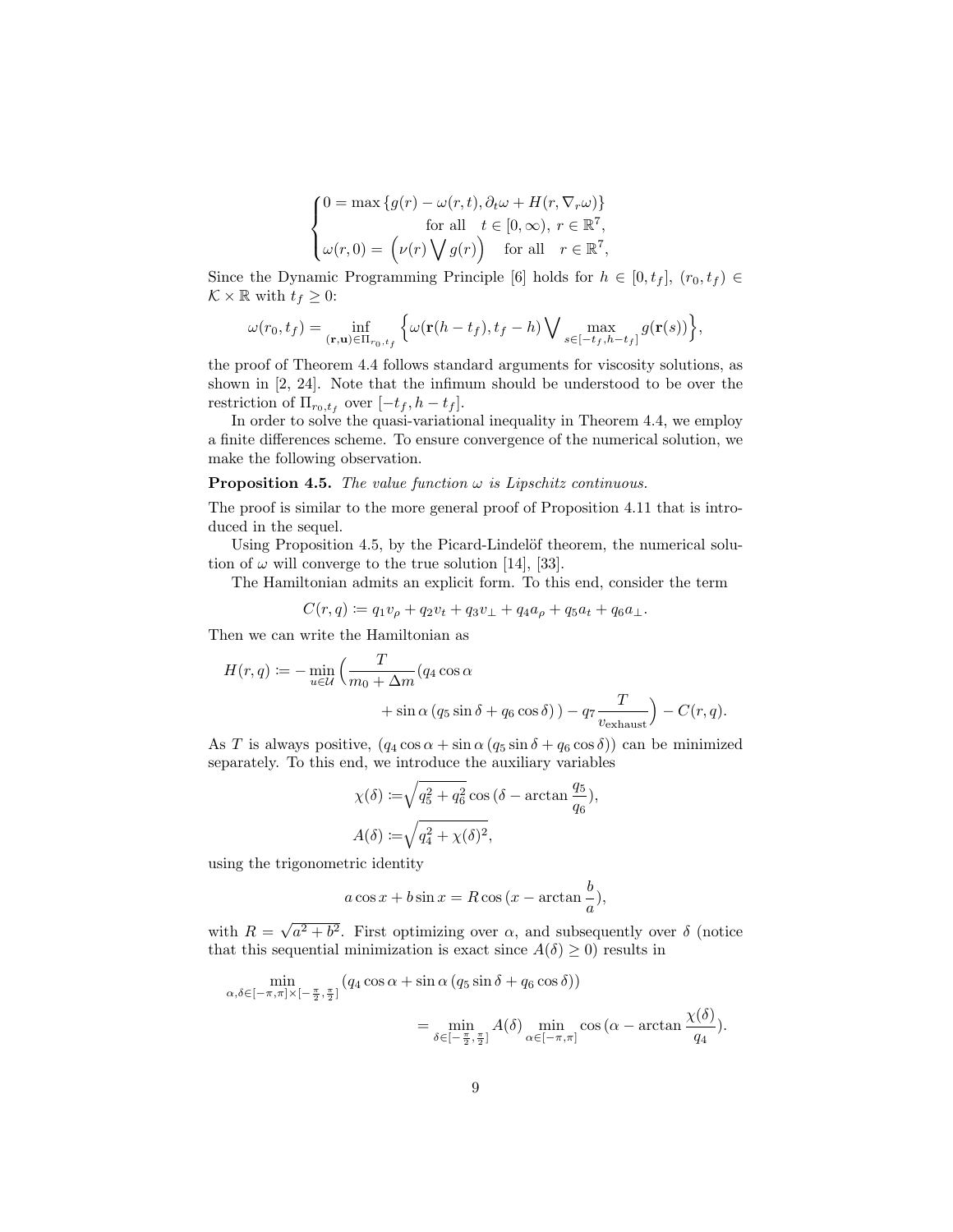Thus, the optimal thrust angles are given by

$$
\alpha^*(\delta) \coloneqq \pm \pi + \arctan \frac{\chi(\delta)}{q_4}.
$$

Since  $\cos(\alpha^*(\delta) - \arctan \frac{\chi(\delta)}{q_4}) = -1$ , after applying  $\alpha^*(\delta)$ , it follows that

$$
\delta^* \in \underset{\delta \in [-\frac{\pi}{2}, \frac{\pi}{2}]}{\arg \min} -A(\delta) = \arctan \frac{q_5}{q_6} \pm \pi.
$$

Subsequently,

$$
q_4 \cos \alpha^* + \sin \alpha^* (q_5 \sin \delta^* + q_6 \cos \delta^*) = -\sqrt{q_4^2 + q_5^2 + q_6^2}.
$$
 (17)

The results of  $(17)$  allow us to minimize with respect to T, i.e.,

$$
H(r,q) = -\min_{T \in [0,T_{\text{max}}]} \left( -\frac{T}{m_0 + \Delta m} \sqrt{q_4^2 + q_5^2 + q_6^2} - q_7 \frac{T}{v_{\text{exhaust}}} \right) - C(r,q)
$$
  

$$
\Rightarrow T^* := \begin{cases} T_{\text{max}} & \text{if } \frac{q_7}{v_{\text{exhaust}}} + \frac{\sqrt{q_4^2 + q_5^2 + q_6^2}}{m_0 + \Delta m} \ge 0 \\ 0 & \text{otherwise} \end{cases}
$$

**Remark 4.6.** The singular control case,  $\frac{q_7}{v_{\text{exhaust}}}$  +  $\frac{\sqrt{q_4^2+q_5^2+q_6^2}}{m_0+\Delta m}=0$ , is negligible for the consideration of the optimal Hamiltonian. For the optimal control computation during the trajectory calculation, we have numerically investigated the occurrence of singular arcs and found no instances in which occurrence of singular arcs and found no instances in which  $\frac{\sqrt{q_1^2+q_5^2+q_6^2}}{m_0+\Delta m} = \frac{q_7}{v_{\text{exhaust}}}$ <br>over an extended interval, thus we do not further consider the singular control case.

Finally, applying  $T^*$  and rewriting the minimum as the maximum of the negation of the associated function, the Hamiltonian takes the following analytic form

$$
H(r,q) := -C(r,q) + \max\left(q_7 \frac{T_{\text{max}}}{v_{\text{exhaust}}} + \frac{T_{\text{max}}}{m_0 + \Delta m} \sqrt{q_4^2 + q_5^2 + q_6^2}, 0\right).
$$

#### *4.2. Extension to problems in Bolza form*

We will now generalize our approach to problems where the objective functions do not rely only on the initial state, and are written in Bolza form. To achieve this we need to introduce auxiliary states. For completeness, we show how problems in Bolza form are reformulated into Mayer form, and then show how problems in Mayer form are solved in a similar fashion as before. Consider the p-dimensional objective function defined as:

$$
J_{\text{Bolza}}(\mathbf{r}, \mathbf{u}, t_f) := J_{\text{t}}(\mathbf{r}(0)) + \int_{-t_f}^{0} J_{\text{r}}(\mathbf{r}(s), \mathbf{u}(s)) ds,
$$
 (18)

where  $J_t$  denotes the terminal cost and  $J_r$  denotes the running cost. We impose the following assumptions, as in [15].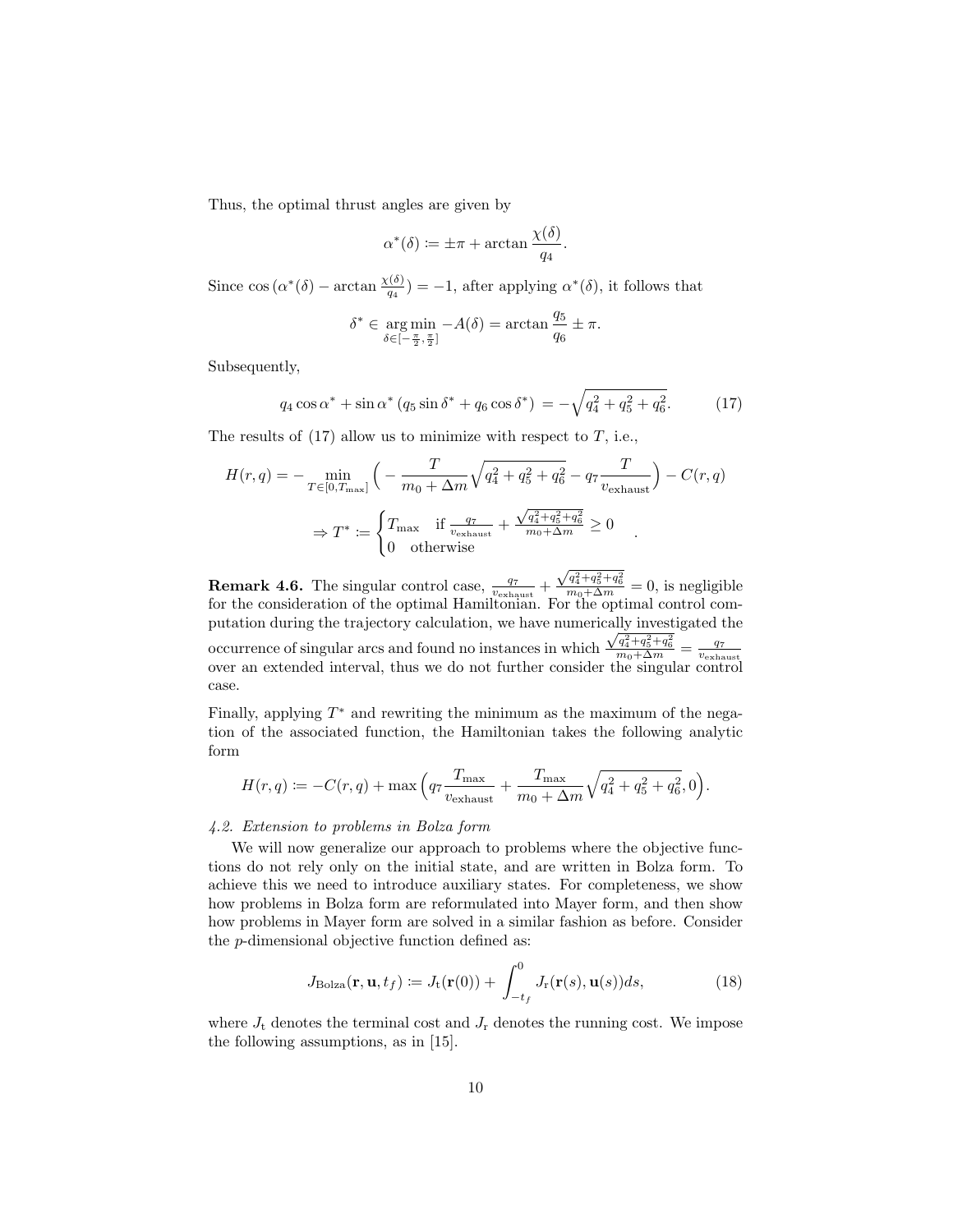Assumption 4.7.  $J_t$  is locally Lipschitz continuous on  $\mathbb{R}^7$  with Lipschitz con*stant*  $L_t(R)$  *for every neighborhood*  $R \subset \mathbb{R}^7$ *.* 

Assumption 4.8.  $J_r$  *is continuous on*  $\mathbb{R}^7 \times \mathcal{U}$ . Moreover,  $J_r$  *is locally Lipschitz continuous on the first variable with Lipschitz constant*  $L_r(R)$  *for every neighborhood*  $R \subset \mathbb{R}^7$ .

Remark 4.9. To ease notation, we omit the dependents on the neighborhood for the Lipschitz constants and instead assume the existence of a global Lipschitz constant  $L_t$  and  $L_r$ , respectively.

Next, we define an auxiliary state  $z \in \mathbb{R}^p$  as:

$$
\begin{cases} \dot{\mathbf{z}}(s) = -J_{\mathbf{r}}(\mathbf{r}(s), \mathbf{u}(s)), & \forall s \in [-t_f, 0] \\ \mathbf{z}(0) = z_0, \end{cases}
$$
(19)

where  $z_0$  becomes an optimization parameter and  $\mathbf{z} \in \mathbb{W}^{1,1}(\mathbb{R}^p)$ . The auxiliary state captures the cumulative running cost, and thus is treated as an additional state. In the same manner we previously ensured a trajectory, r, stayed within the set  $K$ , we bound **z** and ensure that the integrated running cost, added with the terminal cost, stays below some value  $z_0$ . To capture all possible trajectories, we introduce the set

$$
\mathcal{Z}_{r_0,t_f,z_0} := \{ (\mathbf{r}, \mathbf{u}, \mathbf{z}) : (\mathbf{r}, \mathbf{u}) \in \Pi_{r_0,t_f}; \dot{\mathbf{z}}(s) = \\ -J_{\mathbf{r}}(\mathbf{r}(s), \mathbf{u}(s)), \forall s \in [-t_f, 0]; \mathbf{z}(0) = z_0 \}, \quad (20)
$$

and make the following assumption.

Assumption 4.10. For every  $r \in \mathbb{R}^7$ , the set

$$
\left\{ \begin{bmatrix} f(r,u) \\ J_r(r,u) \end{bmatrix} : u \in \mathcal{U}, \right\}
$$

*is a compact convex subset of*  $\mathbb{R}^7 \times \mathbb{R}^p$ .

We now introduce the auxiliary value function  $\vartheta$ :

$$
\vartheta(r_0, t_f, z_0) := \inf_{(\mathbf{r}, \mathbf{u}, \mathbf{z}) \in \mathcal{Z}_{r_0, t_f, z_0}} \left\{ \frac{\partial \varphi(r_0, t_f, z_0)}{\partial \mathbf{r}} \left[ J_t^i(\mathbf{r}(0)) - \mathbf{z}^i(-t_f) \right] \bigvee \nu(\mathbf{r}(0)) \bigvee \max_{s \in [-t_f, 0]} g(\mathbf{r}(s)) \right\}, \quad (21)
$$

where  $\bigvee_i x^i$  denotes the maximum element of the vector x. As with  $\omega$ , the term  $\max_{s\in[-t_f,0]} g(\mathbf{r}(s))$  and  $\nu(\mathbf{r}(0))$  ensures that any trajectory **r** remains in K and terminates in C. The additional term  $J_t^i(\mathbf{r}(0)) - \mathbf{z}^i(-t_f)$  ensures that the integrated running cost,  $J_r$ , combined with the terminal cost,  $J_t$ , never grows larger than  $z_0$ . Thus, in addition to ensuring that  $(\mathbf{r}, \mathbf{u})$  are admissible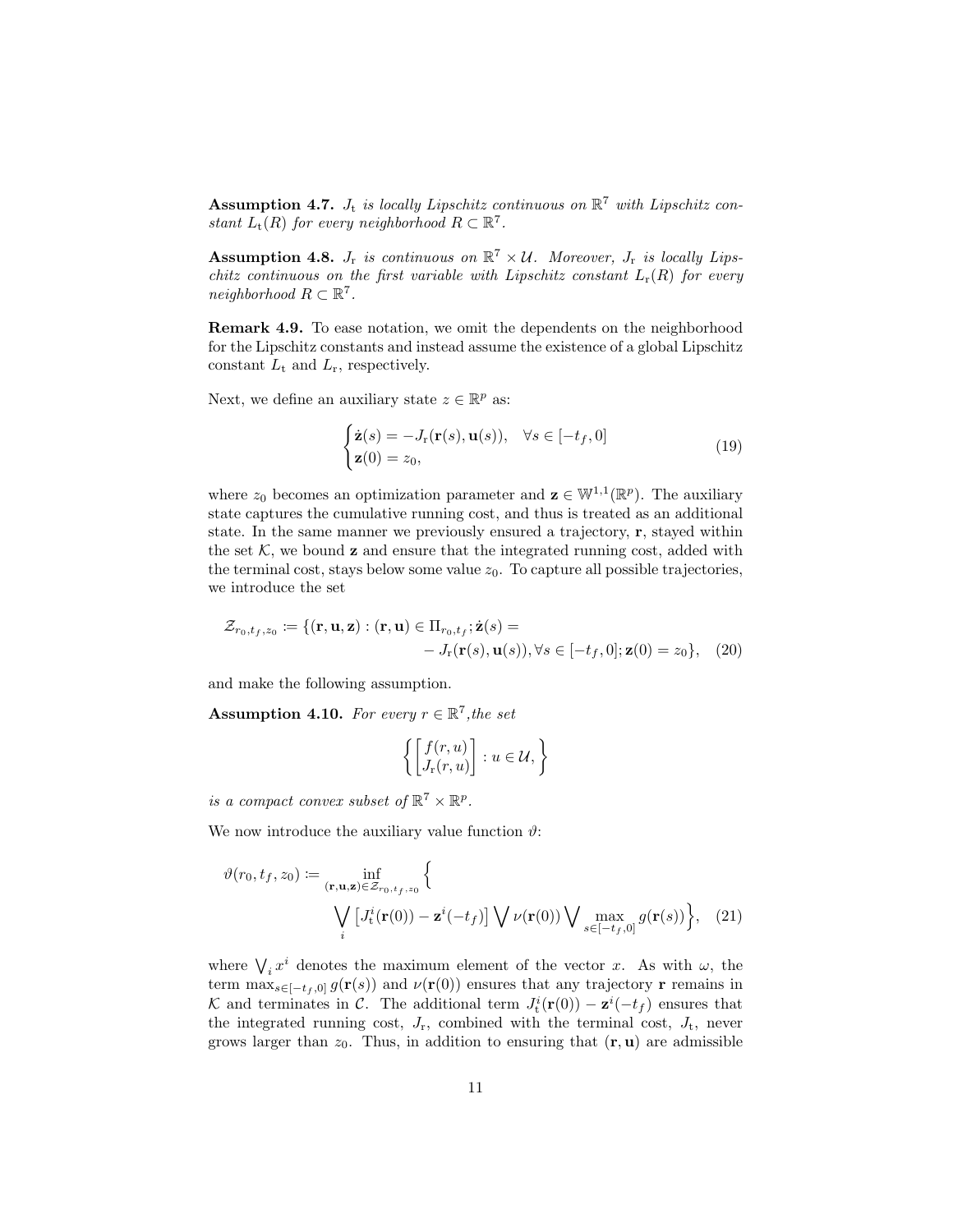trajectory control pairs, the sub-zero level set of  $\vartheta$  bounds the terminal and integrated running cost. Therefore,

$$
\vartheta(r_0, t_f, z_0) \le 0 \iff \left[\exists (\mathbf{r}, \mathbf{u}) \in \Pi_{r_0, t_f}^{\mathcal{K}, \mathcal{C}}, J_{\text{Bolza}}(\mathbf{r}, \mathbf{u}, t_f) \le z_0\right].\tag{22}
$$

We are now in a position to introduce the generalized multi-objective optimal control problem for objective functions in Bolza form:

$$
\begin{array}{ll}\n\text{minimize} & z_0\\ \n(r_0, t_f) \in I \times [0, \infty) & \text{(23)}\\ \n\text{subject to} & \vartheta(r_0, t_f, z_0) \le 0,\n\end{array}
$$

where  $z_0$  represents an upper bound for the term  $J_{\text{Bolza}}(\mathbf{r}, \mathbf{u}, t_f)$ , without explicit knowledge of r or u.

The generalized value function can again be obtained as the unique continuous viscosity solution of a quasi-variational inequality

$$
\begin{cases}\n\max \{g(r) - \vartheta(r, t, z), \partial_t \vartheta + H(r, \nabla_r \vartheta, \nabla_z \vartheta)\} = 0 \\
\text{for all } t \in [0, \infty), r \in \mathbb{R}^7, z \in \mathbb{R}^p, \\
\vartheta(r, 0, z) = \bigvee_i \left[J_i^i(r) - z^i\right] \bigvee \nu(r) \bigvee g(r) \\
i \text{for all } r \in \mathbb{R}^7,\n\end{cases} \tag{24}
$$

where the Hamiltonian is defined as

$$
H(r, q_r, q_z) \coloneqq \min_{u \in \mathcal{U}} \left( q_r^T f(r, u) - q_z^T J_r(r, u) \right).
$$

**Proposition 4.11.** *The value function*  $\vartheta$  *is Lipschitz continuous.* 

The proof can be found in the Appendix. Proposition 4.11 can be used to show that a numerical solution of (24) (in the viscosity sense) can always be determined.

Under Assumptions 4.2, 4.7, 4.8 and 4.10, by Filippov's Theorem [22], the problem (21) admits an optimal solution, which implies the existence of an admissible **r** and **z** [15]. This yields the following relationship due to  $(19)$ 

$$
\bigvee_i \left[ J_t^i(\mathbf{r}(0)) - \mathbf{z}^i(-t_f) \right] = \bigvee_i \left[ J_t^i(\mathbf{r}(0)) + \int_{-t_f}^0 J_r^i(\mathbf{r}(s), \mathbf{u}(s)) ds - z_0^i \right]. \tag{25}
$$

### 5. Numerical Approximation and Results

We will now discuss how the value functions can be obtained numerically, prior to discussing how the spacecraft trajectory design problem is solved. Following Proposition 4.5, a numerical solution to (24) can be found. To this end, we employ the Level Set Methods toolbox of [27]. For the computation of  $\omega$ , we use a Lax-Friedrich Hamiltonian

$$
\mathcal{H}(r, p^-, p^+) = H(r, \frac{p^- + p^+}{2}) - \sum_{k=1}^7 \frac{\alpha_k}{2} (p^+ - p^-),\tag{26}
$$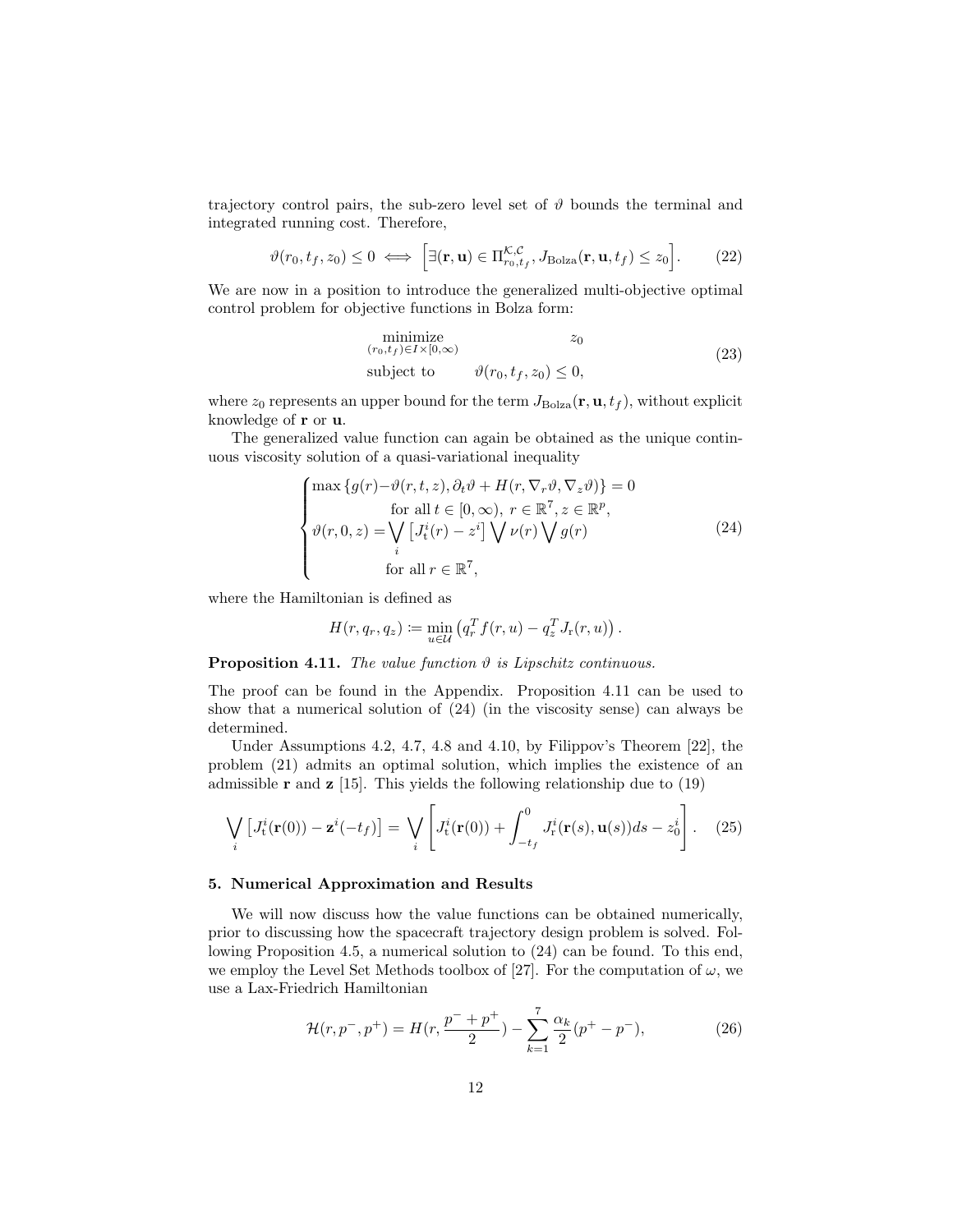where  $p^+$  and  $p^-$  are the right and left derivatives computed using an appropriate fifth-order weighted essentially non-oscillatory (WENO) scheme. The Lax-Friedrich Hamiltonian consists of an analytic expression of the Hamiltonian (derived previously), as well as a dissipation term, which is scaled by the dissipation coefficients  $\alpha_k$ . The dissipation coefficients  $\alpha_k$  needs to satisfy

$$
\alpha_k \ge \left| \frac{\partial H}{\partial q_k} \right|.
$$
\n<sup>(27)</sup>

Since we need  $\alpha_k$  to serve as an upper bound, we consider the control input that maximizes the Hamiltonian:

$$
\left|\frac{\partial H}{\partial q_k}\right| = \left|-\frac{\partial C(r,q)}{\partial q_k} + \frac{\partial}{\partial q_k} \max\left(q_7 \frac{T_{\text{max}}}{v_{\text{exhaust}}} + \frac{T_{\text{max}}}{m_0 + \Delta m} \sqrt{q_4^2 + q_5^2 + q_6^2}, 0\right)\right| \quad (28)
$$

$$
+ \frac{T_{\text{max}}}{m_0 + \Delta m} \sqrt{q_4^2 + q_5^2 + q_6^2}, 0\right)| \quad (28)
$$

$$
k = 1
$$

$$
k = 2
$$

$$
\left|\frac{v_+}{\rho \sin \psi}\right| \qquad k = 3
$$

$$
a_k = \begin{cases} \left|\frac{v_\rho}{\rho}\right| & k = 1\\ \left|\frac{v_+}{\rho}\right| & k = 3\\ \left|a_\rho - \max(0, \frac{T_{\text{max}}q_3}{(m_0 + \Delta m)} \sqrt{q_3^2 + q_4^2 + q_5^2})\right| & k = 4\\ \left|a_\perp - \max(0, \frac{T_{\text{max}}q_5}{(m_0 + \Delta m)} \sqrt{q_3^2 + q_4^2 + q_5^2}\right)\right| \qquad k = 6\\ \frac{T_{\text{max}}}{v_{\text{exhaust}}} & k = 7,
$$

For a further discussion of the Lax-Friedrich Hamiltonian and WENO scheme, we refer to [30], while for a discussion of the convergence of  $\omega$  and the derivation of a necessary Courant-Friedrichs-Lewy condition, we refer to [10, 27, 18].

#### *5.1. Implementation*

To illustrate the theoretical results of the previous sections, we consider a spacecraft on an initial circular orbit around asteroid Castalia 4769. The goal is to compute an efficient transfer trajectory that raises the orbit by 1 km. The gravity of Castalia 4769 was modeled by means of a spherical harmonic expansion as discussed in [19, 34, 35]. Furthermore, we consider only the planar case, omitting the states  $\psi$  and  $v_{\perp}$ .

To avoid ill-conditioning when solving the HJB equation, the state vector is normalized using the constants introduced in Table 1. This results in the following dynamics:

$$
f(r, u) = \begin{bmatrix} v_{\rho} \\ \frac{v_t}{r} \\ a_{\rho} + \frac{c}{m_0 + \Delta m} \cos \alpha \\ a_t + \frac{c}{m_0 + \Delta m} \sin \alpha \\ -\frac{c}{v_{\text{exhaust}}}\end{bmatrix},
$$
(30)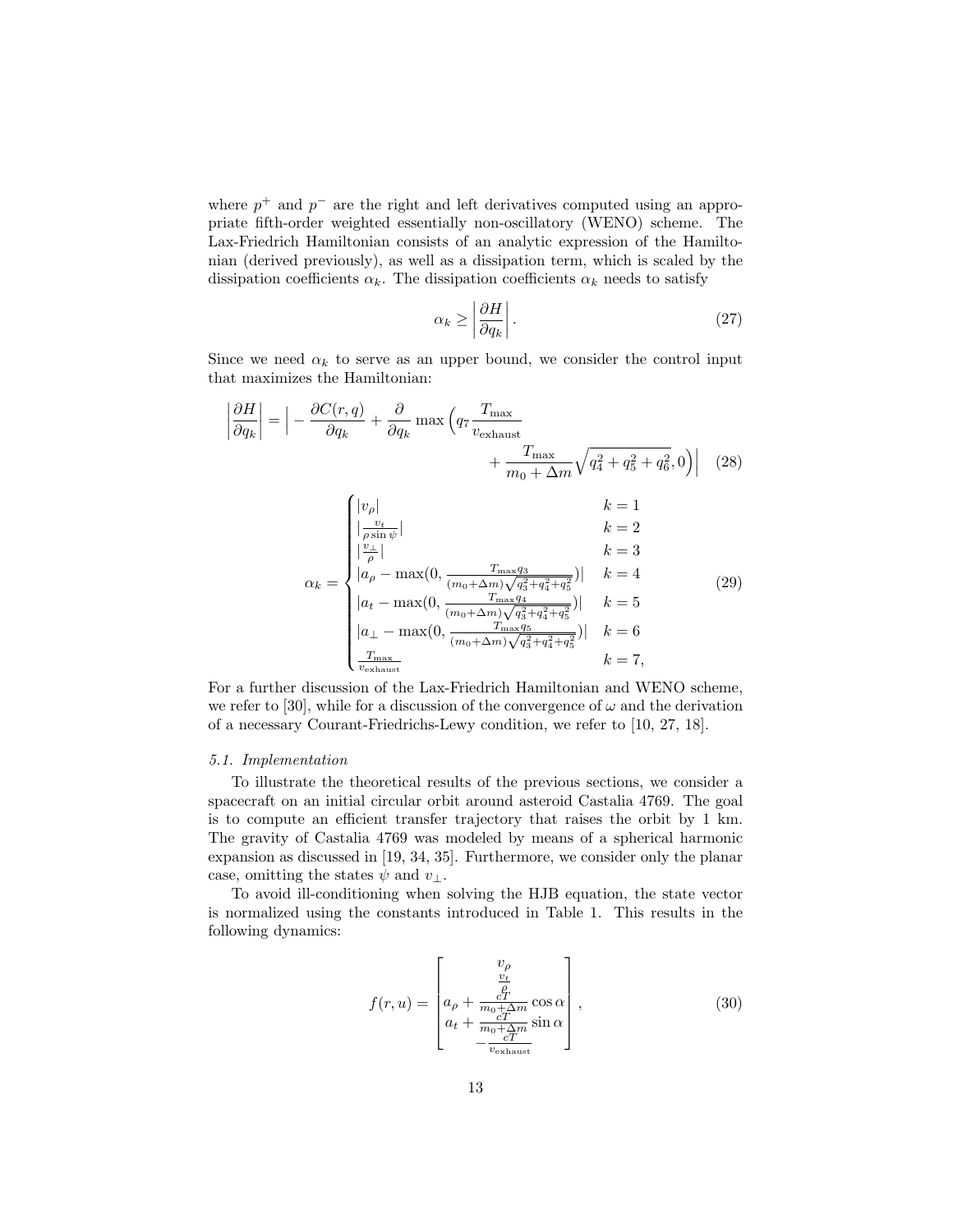where  $c = T_{\text{max}} \rho_0 / (m_0 V_0^2)$  is a normalization constant.  $\rho_0$ ,  $m_0$  and  $v_0$  denote the initial radius, mass and velocity of the initial orbit, respectively. The optimal

| Table 1: Normalization |                                 |  |  |  |  |
|------------------------|---------------------------------|--|--|--|--|
| Scale                  | <b>Values</b>                   |  |  |  |  |
| Distance               | Initial radius $\rho_0$         |  |  |  |  |
| Velocity               | $0.002 \text{ km/s}$            |  |  |  |  |
| Time                   | $\rho_0/v_0$                    |  |  |  |  |
| Mass                   | $10 \text{ kg}$                 |  |  |  |  |
| Force                  | Maximum thrust $T_{\text{max}}$ |  |  |  |  |

control policy and trajectory  $(\mathbf{r}, \mathbf{u}) \in \Pi_{r_0, t_f}^{\mathcal{K}, \mathcal{C}}$  can be constructed efficiently using the numerical approximation of  $\omega$ . For a given  $N \in \mathbb{N}$  we consider the timestep  $h = \frac{1}{N}$  and a uniform grid of  $[-t_f, 0]$  with spacing  $s^k = \frac{k}{N}$ . Let us define the state  $\{r^k\}_{k=0}^N$  and control  $\{u^k\}_{k=0}^{N-1}$  for the numerical approximation of the optimal trajectory and control policy. Setting  $r_0$  as the initial orbit, we proceed by iteratively computing the control value

$$
u^{k}(r^{k}) \in \operatorname*{arg\,min}_{u \in \mathcal{U}} \omega(r^{k} + h f(r^{k}, u), s^{k}) \bigvee g(r^{k}).
$$

For a given  $\omega(r^k, s^k)$  this is done by numerically taking the partial derivatives along each grid direction to estimate the costate vector,  $q$ , and then determining the optimal control values as the minimizer of the Hamiltonian,  $H$ . After  $u<sup>k</sup>$  is determined we compute  $r^{k+1}$  using an appropriate Adams-Bashforth-Moulton method [36] and increment  $k$ .

As shown in Figure 1, when considering orbits further than 4 km away from the surface of the asteroid, the variation of the gravitational acceleration along  $\theta$  becomes negligible. It is, therefore, possible to approximate the gravitational terms in spherical coordinates as

$$
U_{\rho}(\rho,\theta) \approx U_{\rho}(\rho)
$$
  

$$
U_{\theta}(\rho,\theta) \approx 0.
$$

Using this approximations makes  $a_{\rho}$  and  $a_t$  independent of  $\theta$ . This allows us to omit a grid dimension while numerically solving the quasi-variational inequality in Theorem 4.4, greatly reducing the computational cost. Variable  $\theta$  can easily be reconstructed during the trajectory construction, by simply integrating over the second dimension of  $f(\mathbf{r}(t), \mathbf{u}(t)).$ 

## *5.2. Simulation results*

The spacecraft is modeled with 750 kg of dry mass, 600 mN of maximum thrust and an exhaust velocity of 40 km/s. Using an initial orbit with radius 5.1 km and tangential velocity of −0.0024 km/s, we are able to compute the numerical approximation of  $\omega$  using the grid described in Table 2. The final computed trajectory, for an initial propellant mass of 0.06 kg and transfer time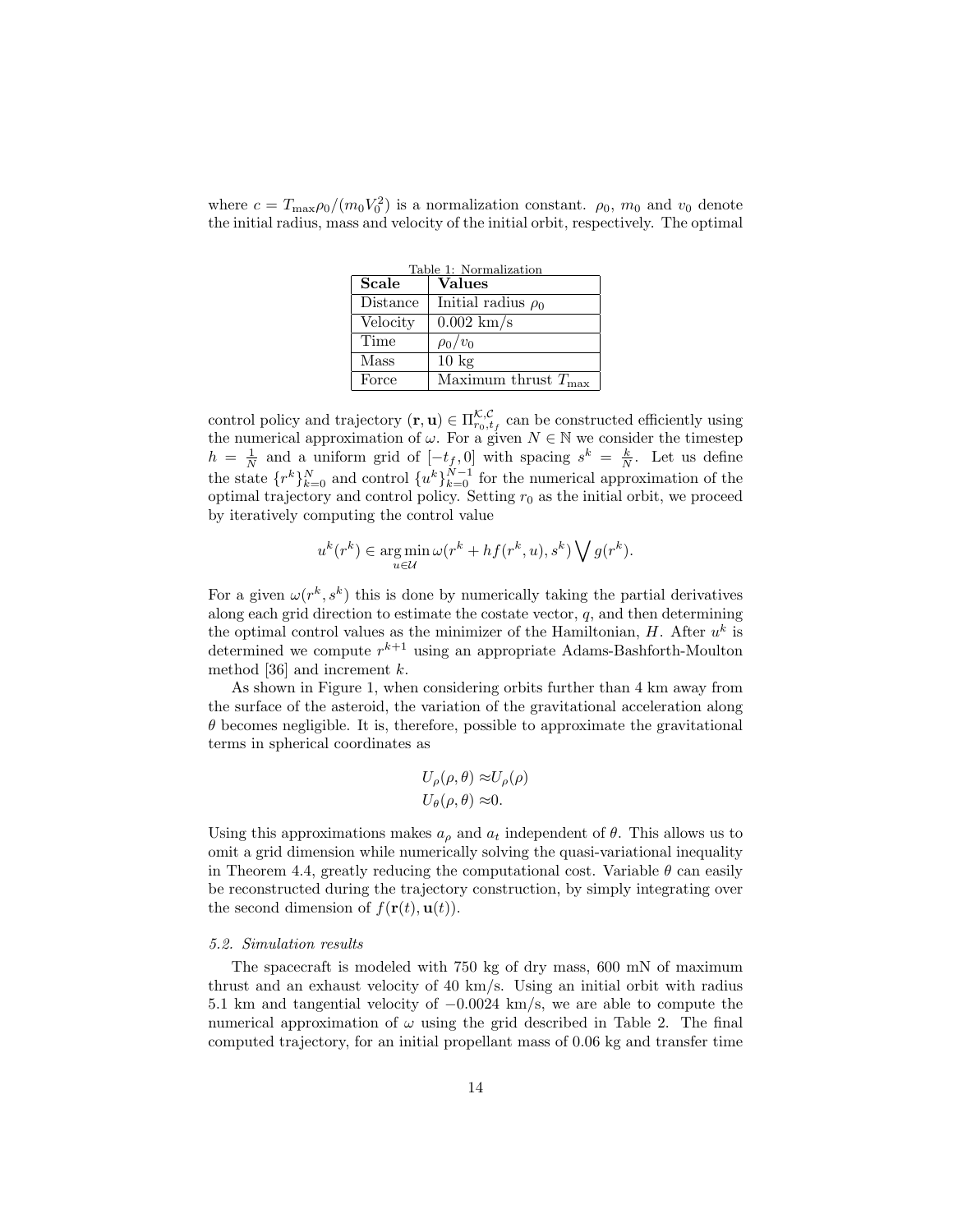

Figure 1: Gravitational acceleration comparing  $U_{\rho}$  and  $U_{\theta}$  around Castalia 4769.

| $10010$ $-1$ $0110$ $00111$ $-001$ |        |                |          |            |  |  |  |
|------------------------------------|--------|----------------|----------|------------|--|--|--|
|                                    | $\rho$ | v <sub>o</sub> | $v_t$    | $\Delta m$ |  |  |  |
| Points                             | 32     | 24             | 24       | 16         |  |  |  |
| <b>Spacing</b>                     | 0.007  | 0.069          | 0.016    | 0.014      |  |  |  |
| Minimum                            | 0.805  | $-0.277$       | $-1.446$ | $-0.057$   |  |  |  |
| Maximum                            | 1.029  | 1.317          | $-1.068$ | 0.157      |  |  |  |

Table 2: Grid configuration

2750 s is shown in Figure 4 with the propagation of the zero level set over time shown in Figure 2 and 3. The asteroid rendering for Figure 4 was computed as in [21].

The accuracy of the final orbit is within 73 meters and  $6.19 \cdot 10^{-5}$  m/s of the target orbit. Calculating  $\omega$  took 98 minutes using a 3 GHz 8-Core Intel Core i7-9700 processor running Matlab with an extension of the Level Set Methods toolbox [12]. The run time and accuracy can be significantly improved upon when using optimized code such as [9, 11].

Once  $\omega$  is computed, it is incorporate into (15), which is solved using Matlab's *paretosearch* function. Solving the MOC problem took 54 seconds and the resulting Pareto front is shown in Figure 5.

To illustrate the results of problems in Bolza form, we consider the case of optimizing the remaining propellant in oppose to the initial propellant. There-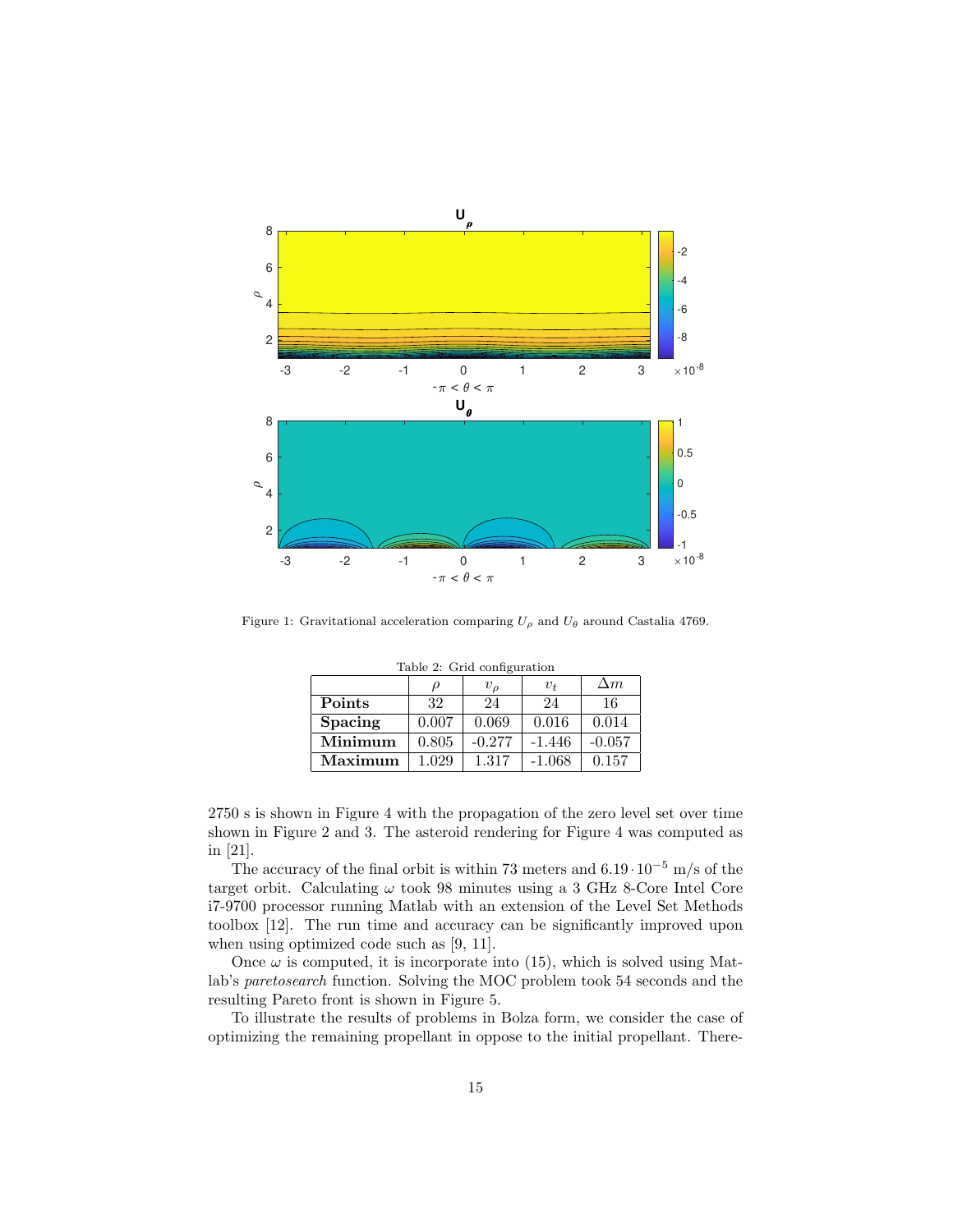

Figure 2: The evolution of the value function,  $\omega$ , projected in the  $\rho$ - $v_t$  plane for  $v_\rho = 0$  and  $\Delta m=1$  kg.

fore, let us fix the initial propellant to 1 kg. We use a similar setup as in 5, with the addition of the auxiliary state, z, defined as a terminal cost. We consider the uniform spaced grid over  $r$  and  $z$ , defined in Table 3. Since the objective is to

|                |       | $v_{\rho}$ | $v_t$    | $\Delta m$ | $\boldsymbol{z}$ |
|----------------|-------|------------|----------|------------|------------------|
| Points         | 32    | 24         | 24       | 16         | 18               |
| <b>Spacing</b> | 0.007 | 0.069      | 0.016    | 0.014      | 0.013            |
| Minimum        | 0.805 | $-0.277$   | $-1.446$ | $-0.057$   | $-0.157$         |
| Maximum        | 1.029 | 1.317      | $-1.068$ | 0.157      | 0.057            |

Table 3: Grid configuration for the Bolza problem

maximize the remaining propellant, the optimization problem needs to minimize  $-\Delta m$ . Therefore, for a given final state  $r_f \in \mathbb{R}^7$  and transfer time  $t_f \in [0, +\infty)$ , we define the cost functions as  $J_1(r_f, t_f) := -\Delta m$  and  $J_2(r_f, t_f) := t_f$ , where  $\Delta m$  denotes the 7-th element of the state vector  $r_f$  (the mass in our case). The 2-dimensional objective function  $J : \mathbb{R}^7 \times [0, +\infty) \to \mathbb{R}^2$  can then be written as

$$
J(r_f, t_f) := [J_1(r_f, t_f), J_2(r_f, t_f)]^T.
$$
 (31)

The resulting Pareto front is shown in Figure 6. Calculating the reachable set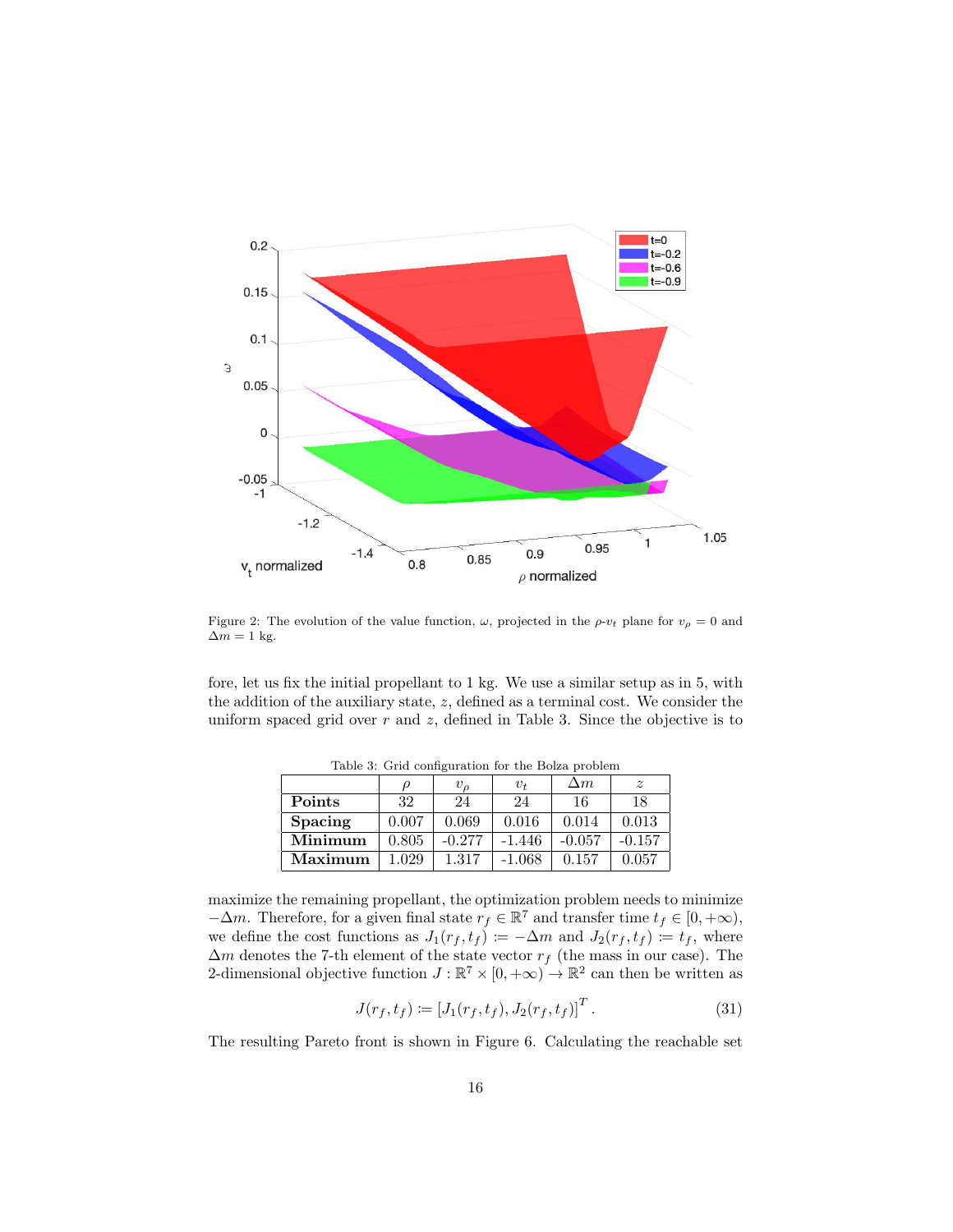

Figure 3: The evolution of the zero level set of the value function,  $\omega$ , projected in the  $\rho$ - $v_t$ plane for  $v_{\rho} = 0$  and  $\Delta m = 1$  kg.

took approximately 9 hours. Using the reachable set, calculating the Pareto front took approximately 135 seconds. As expected, the Pareto front looks similar to that of Figure 5, yet not identical due to numerical inaccuracy and change in the initial mass, resulting in modified dynamics.

Using an initial propellant mass of 1 kg, z of  $-0.9893$  kg and transfer time of 2834 s, the transfer orbit is computed in the same way as before. As expected, the transfer trajectory is similar to the trajectory shown in Figure 4 and the accuracy of the transfer orbit is within 70 meters and  $1.1 \cdot 10^{-3}$  m/s of the target orbit.

## 6. Conclusion

We have presented a novel method of using the value function of a quasivariational inequality to compute the decision space of multi-objective optimization problems. The feasibility and effectiveness of the proposed approach was demonstrated by applying it to the problem of low-thrust trajectory design. The approach is applicable to arbitrary multi-objective optimization problems where the control variable is required to lie within a reachable set.

Future research concentrates on utilizing approximations of the reachable set as in [5], as well as decomposed reachable sets [13] in order to generate initial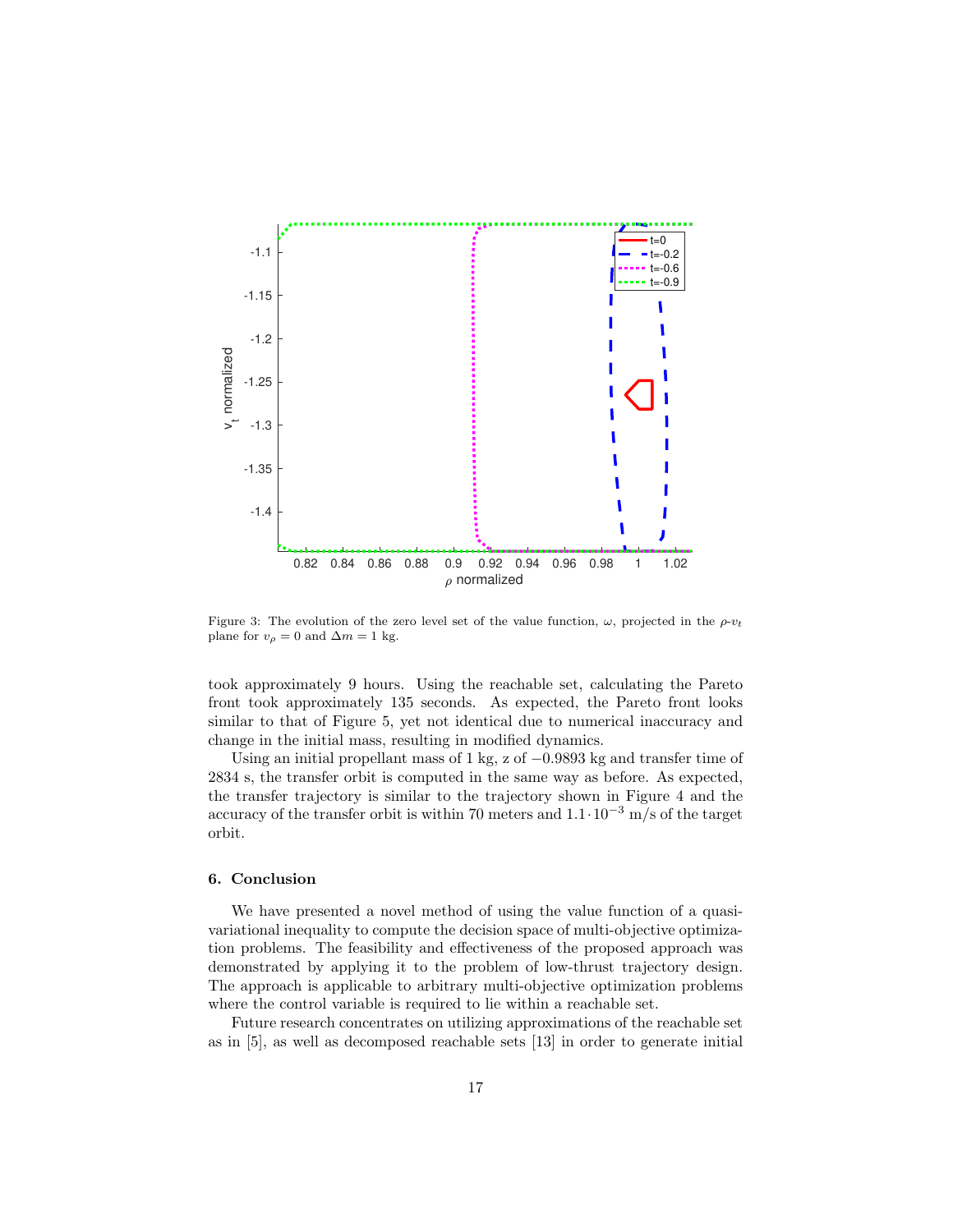

Figure 4: Initial orbit and transfer trajectory to a circular orbit 1 km further away from the asteroid

guesses for MOC solvers. Since the extension to problems in Bolza form requires the addition of auxiliary states, utilizing research from high-dimensional reachability analysis, such as classification based approaches [32], deems promising.

## References

- [1] Matthew J. Abrahamson, Alessandro Ardito, Dongsuk Han, Robert Haw, Brian Kennedy, Nick Mastrodemos, Sumita Nandi, Ryan Park, Brian Rush, and Andrew Vaughan. Dawn orbit determination team: Trajectory modeling and reconstruction processes at Vesta. *Advances in the Astronautical Sciences*, 148(February):2271–2290, 2013.
- [2] Albert Altarovici, Olivier Bokanowski, and Hasnaa Zidani. A general Hamilton-Jacobi framework for non-linear state-constrained control problems. *ESAIM - Control, Optimisation and Calculus of Variations*, 19(2):337–357, 2013.
- [3] P. G. Antreasian, F. T. Nicholson, P. H. Kallemeyn, S. Bhaskaran, R. J. Haw, and P. Halamek. Galileo orbit determination for the Ida encounter. *Advances in the Astronautical Sciences*, 87(2):1027–1048, 1994.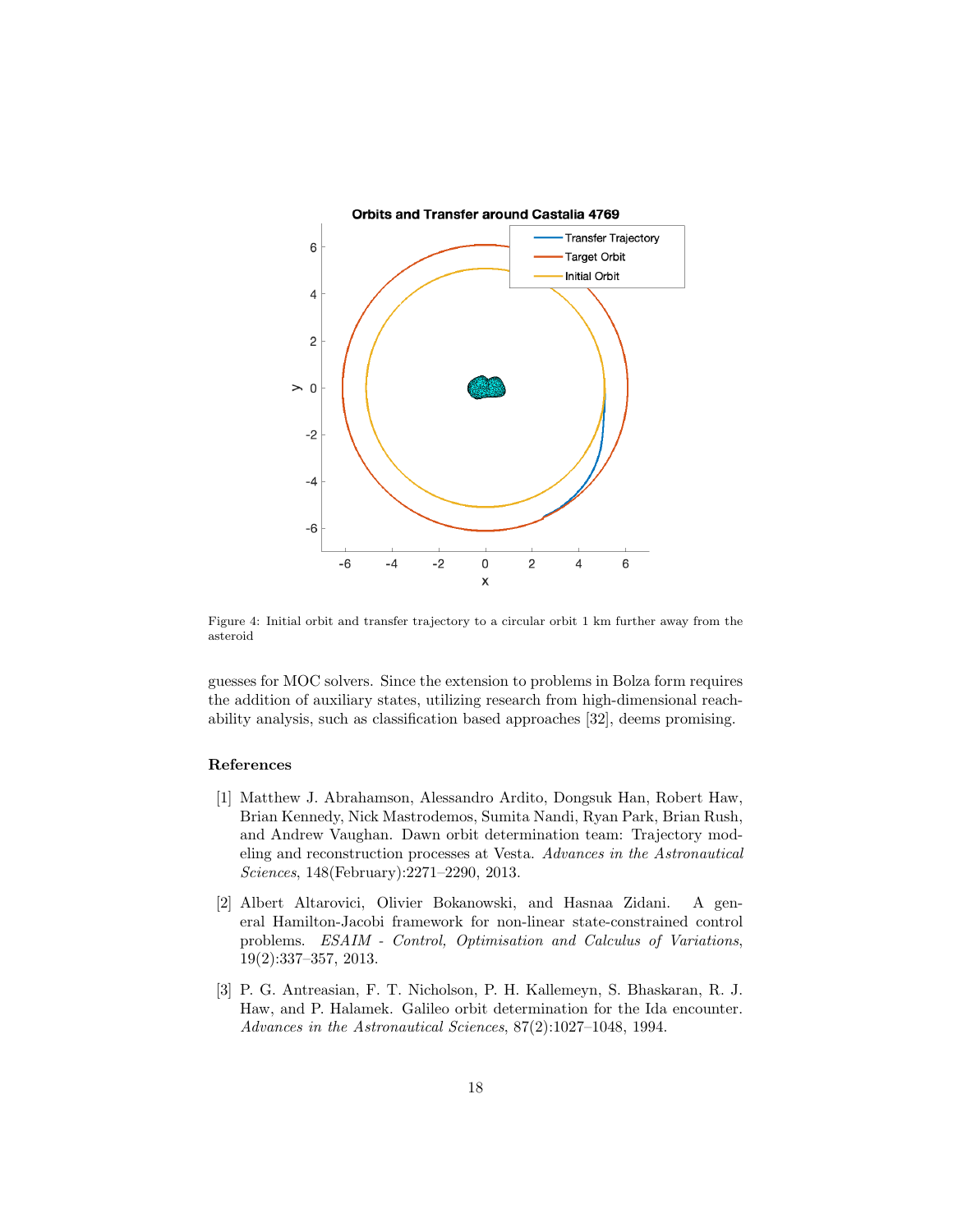

Figure 5: Pareto front of the objective functions  $J_1$  in kg and  $J_2$  in seconds.

- [4] Jean Pierre Aubin, John Lygeros, Marc Quincampoix, Shankar Sastry, and Nicolas Seube. Impulse differential inclusions: A viability approach to hybrid systems. *IEEE Transactions on Automatic Control*, 47(1):2–20, 2002.
- [5] Somil Bansal and Claire J. Tomlin. Deepreach: A deep learning approach to high-dimensional reachability. *CoRR*, abs/2011.02082, 2020.
- [6] Bardi, Martino and Capuzzo-Dolcetta, Italo. *Optimal Control and Viscosity Solutions of Hamilton-Jacobi-Bellman Equations*. Birkh¨auser Basel, 1997.
- [7] Olivier Bokanowski, Eric Bourgeois, A Désilles, and Hasnaa Zidani. Global optimization approach for the climbing problem of multi-stage launchers . working paper or preprint, February 2015.
- [8] Olivier Bokanowski, Eric Bourgeois, Anna Désilles, and Hasnaa Zidani. Payload optimization for multi-stage launchers using HJB approach and application to a SSO mission. *IFAC-PapersOnLine*, 50(1):2904–2910, 2017.
- [9] Olivier Bokanowski, Anna Désilles, Hasnaa Zidani, and J Zhao. ROC-HJ solver.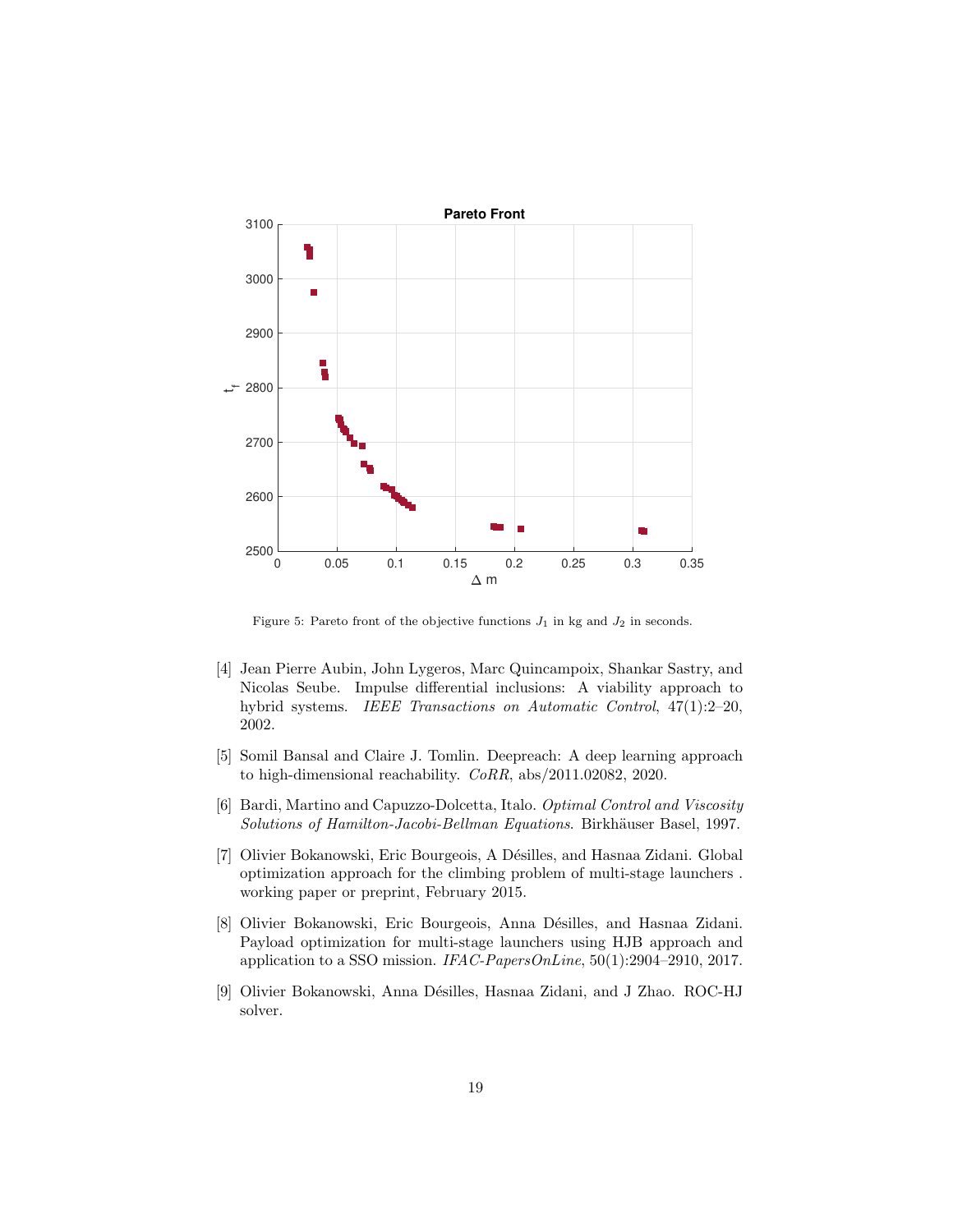

Figure 6: Pareto front of the objective functions  $J_1$  in kg and  $J_2$  in seconds, for the Bolza problem.

- [10] Olivier Bokanowski, Nicolas Forcadel, and Hasnaa Zidani. Reachability and minimal times for state constrained nonlinear problems without any controllability assumption. *SIAM Journal on Control and Optimization*, 48(7):pp. 4292–4316, 2010.
- [11] Mo Chen, Jaime Fisac, and Claire Tomlin. Berkeley efficient api in c++ for level set methods.
- [12] Mo Chen, Sylvia Herbert, Somil Bansal, and Claire Tomlin. Optimal control helper toolbox.
- [13] Mo Chen, Sylvia L. Herbert, Mahesh S. Vashishtha, Somil Bansal, and Claire J. Tomlin. Decomposition of Reachable Sets and Tubes for a Class of Nonlinear Systems. *IEEE Transactions on Automatic Control*, 63(11), 2018.
- [14] Wolfgang Dahmen and Arnold Reusken. *Numerik für Ingenieure und Naturwissenschaftler*. Springer, 2008.
- [15] Anna Désilles and Hasnaa Zidani. Pareto front characterization for multiobjective optimal control problems using Hamilton-Jacobi approach. *SIAM Journal on Control and Optimization*, 57(6):3884–3910, 2019.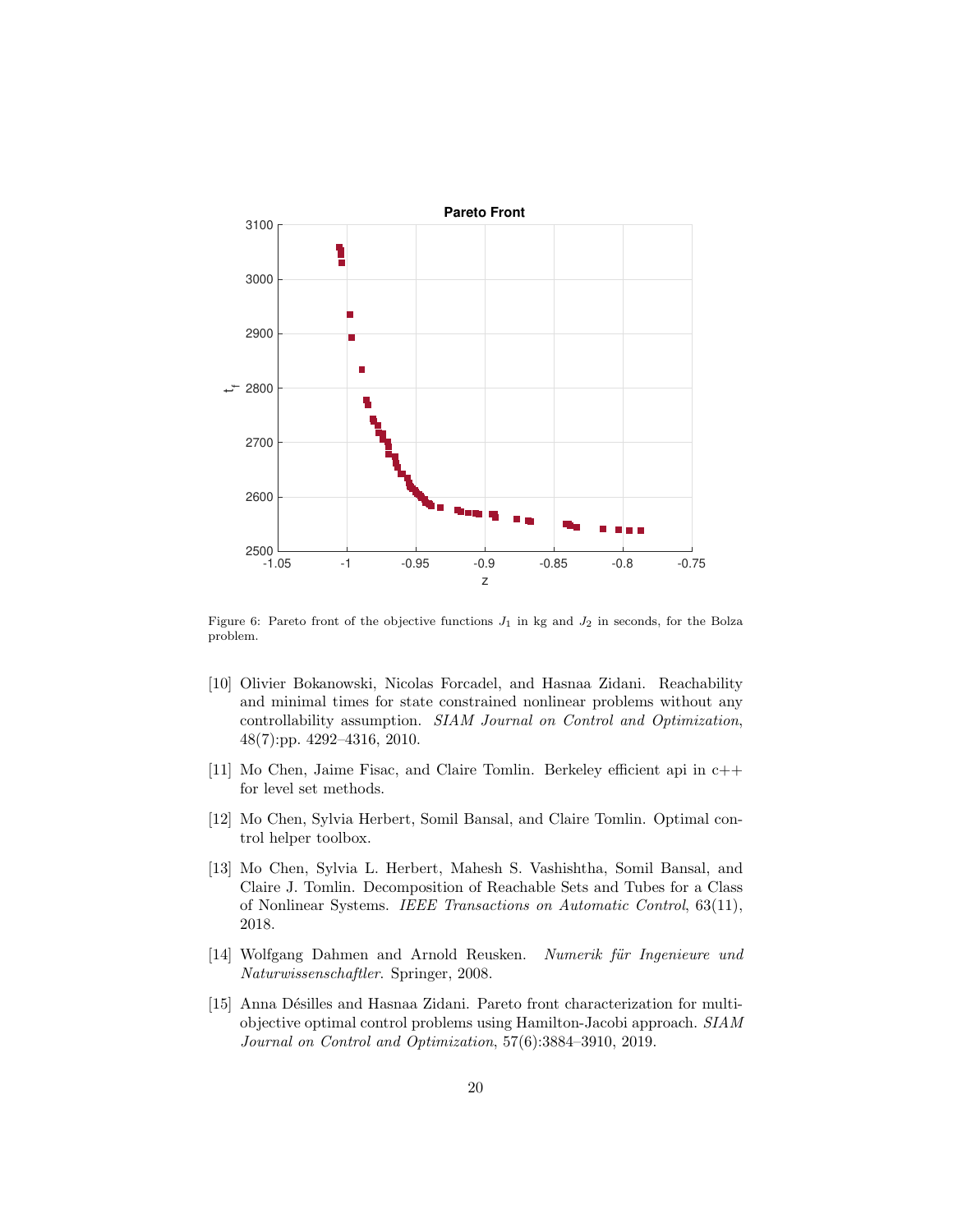- [16] Jaime F. Fisac, Mo Chen, Claire J. Tomlin, and S. Shankar Sastry. Reachavoid problems with time-varying dynamics, targets and constraints. In *Proceedings of the 18th International Conference on Hybrid Systems: Computation and Control*, HSCC '15, page 11–20, New York, NY, USA, 2015. Association for Computing Machinery.
- [17] Donald T Greenwood. *Principles of dynamics*. Prentice-Hall, Englewood Cliffs, N.J, 2nd ed. edition, 1988.
- [18] C. Hermosilla, P. R. Wolenski, and H. Zidani. The Mayer and Minimum Time Problems with Stratified State Constraints. *Set-Valued and Variational Analysis*, 26(3):643–662, 2018.
- [19] R. Scott Hudson and Steven J. Ostro. Shape of asteroid 4769 Castalia (1989 PB) from inversion of radar images. *Science*, 1994.
- [20] Yu Jiang and Hexi Baoyin. Orbital Mechanics near a Rotating Asteroid. *Journal of Astrophysics and Astronomy*, 2014.
- [21] Shankar Kulumani and Taeyoung Lee. Low-thrust trajectory design using reachability sets near asteroid 4769 Castalia. *AIAA/AAS Astrodynamics Specialist Conference, 2016*, pages 1–12, 2016.
- [22] Daniel Liberzon. *Calculus of variations and optimal control theory: A concise introduction*. Princeton University Press, 2011.
- [23] John Lygeros, Claire Tomlin, and Shankar Sastry. Controllers for reachability specifications for hybrid systems. *Automatica*, 35(3):349–370, 1999.
- [24] Kostas Margellos and John Lygeros. Hamilton-jacobi formulation for reach-avoid differential games. *IEEE Transactions on Automatic Control*, 56(8):1849–1861, aug 2011.
- [25] Kostas Margellos and John Lygeros. Toward 4-D trajectory management in air traffic control: A study based on monte carlo simulation and reachability analysis. *IEEE Transactions on Control Systems Technology*, 21(5):1820– 1833, 2013.
- [26] Kaisa Miettinen. *Nonlinear Multiobjective Optimization*, volume 12 of *International Series in Operations Research & Management Science*. Springer US, Boston, MA, 1998.
- [27] Ian M. Mitchell. The flexible, extensible and efficient toolbox of level set methods. *Journal of Scientific Computing*, 35(2-3):300–329, 2008.
- [28] Ian M. Mitchell, Alexandre M. Bayen, and Claire J. Tomlin. A timedependent Hamilton-Jacobi formulation of reachable sets for continuous dynamic games. *IEEE Transactions on Automatic Control*, 50(7):947–957, 2005.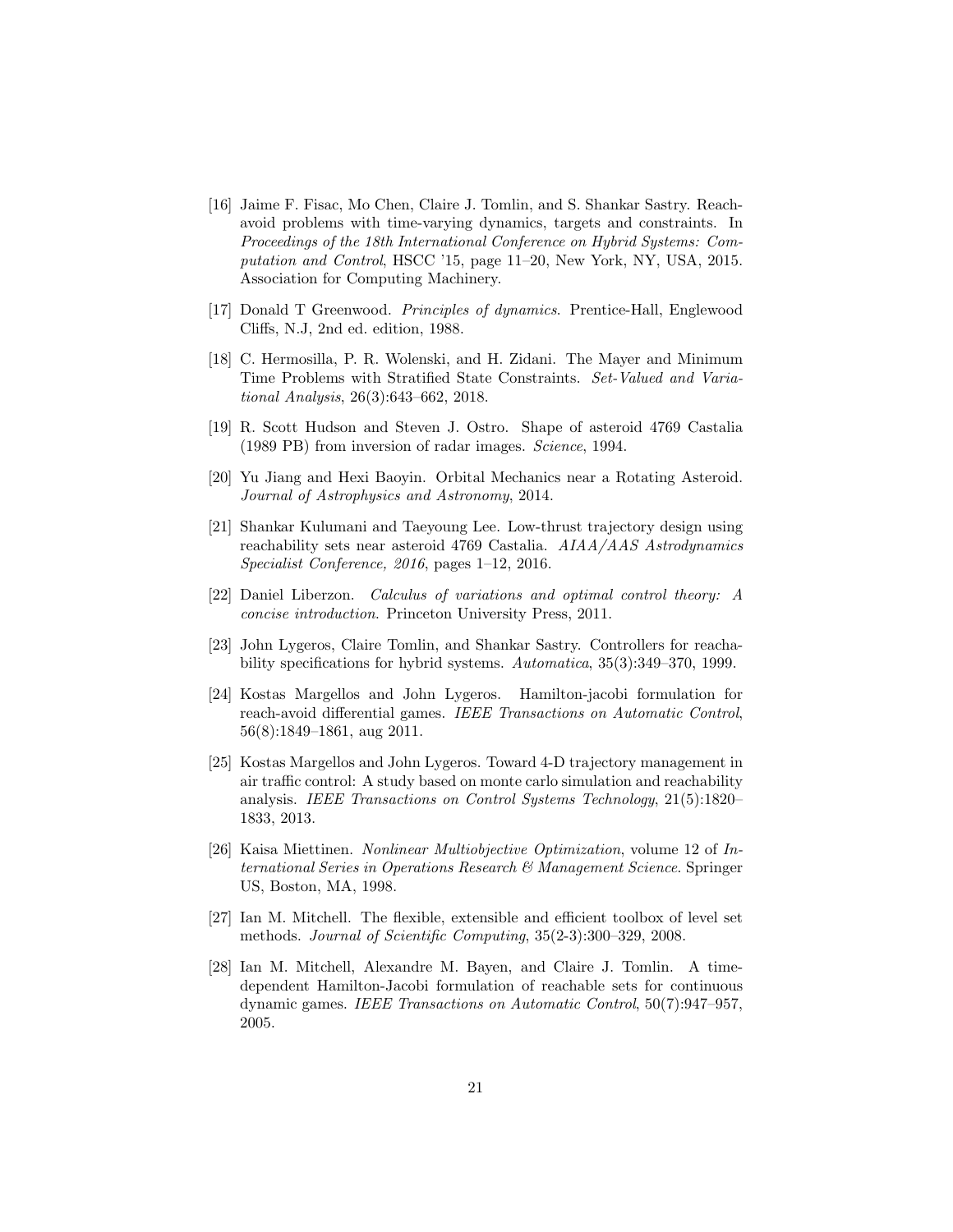- [29] S. Ober-Blöbaum, M. Ringkamp, and G. zum Felde. Solving multiobjective optimal control problems in space mission design using discrete mechanics and reference point techniques. In *2012 IEEE 51st IEEE Conference on Decision and Control (CDC)*, pages 5711–5716, 2012.
- [30] S. Osher and R. Fedkiw. *Level Set Methods and Dynamic Implicit Surfaces*. Applied Mathematical Sciences. Springer New York, 2003.
- [31] Daniel W. Parcher. Low-thrust orbit transfer design for Dawn operations at Vesta. *Advances in the Astronautical Sciences*, 140(818):1213–1232, 2011.
- [32] Vicenc Rubies-Royo, David Fridovich-Keil, Sylvia Herbert, and Claire J. Tomlin. A classification-based approach for approximate reachability. *Proceedings - IEEE International Conference on Robotics and Automation*, 2019-May:7697–7704, 2019.
- [33] Shankar Sastry. *Nonlinear systems : analysis, stability, and control*. Interdisciplinary applied mathematics ; v. 10. Springer, New York ; London, 1999.
- [34] D. J. Scheeres, J. K. Miller, and D. K. Yeomans. The Orbital Dynamics Environment of 433 Eros: A Case Study for Future Asteroid Missions. *BBA - Bioenergetics*, 1987.
- [35] D. J. Scheeres, S. J. Ostro, R. S. Hudson, and R. A. Werner. Orbits close to asteroid 4769 Castalia. *Icarus*, 121(1):67–87, 1996.
- [36] Lawrence F. Shampine and Mark W. Reichelt. The MATLAB ODE Suite. *SIAM Journal on Scientific Computing*, 18(1):1–22, jan 1997.
- [37] Nikolaus Vertovec, Sina Ober-Blöbaum, and Kostas Margellos. Multiobjective minimum time optimal control for low-thrust trajectory design. In *2021 European Control Conference (ECC)*, pages 1975–1980, 2021.

## Appendix A. Proposition Appendix A.1

Proposition Appendix A.1. *Under Assumption 4.2, any two trajectories* r *and*  $\hat{\mathbf{r}}$  *reconstructed from* f*, with*  $\mathbf{r}(-t_f) = r_0$  *and*  $\hat{\mathbf{r}}(-t_f) = \hat{r}_0$ *, respectively, are such that*  $||\mathbf{r}(\tau) - \hat{\mathbf{r}}(\tau)|| \leq ||r_0 - \hat{r}_0||e^{(t_f + \tau)L_f}$  for all  $\tau \in [-t_f, 0]$ .

PROOF. Let  $r_0, \hat{r}_0 \in \mathbb{R}^7$  be two initial states, and  $t_f \in [0, \infty)$ . For the same  $t_f$ , we choose two trajectory control pairs  $(\mathbf{r}, \mathbf{u}) \in \Pi_{r_0, t_f}$  and  $(\hat{\mathbf{r}}, \hat{\mathbf{u}}) \in \Pi_{\hat{r}_0, t_f}$ . Then by Carath´eodory's existence of solutions [33], the following relation holds:

$$
||\mathbf{r}(-t) - \hat{\mathbf{r}}(-t)|| \le ||r_0 - \hat{r}_0|| + \int_{-t_f}^{-t} ||f(\mathbf{r}(s), \mathbf{u}(s)) - f(\hat{\mathbf{r}}(s), \hat{\mathbf{u}}(s))|| ds
$$
  
\n
$$
\le ||r_0 - \hat{r}_0|| + L_f \int_{-t_f}^{-t} ||\mathbf{r}(s) - \hat{\mathbf{r}}(s)|| ds
$$
  
\n
$$
\le ||r_0 - \hat{r}_0||e^{(t_f - t)L_f},
$$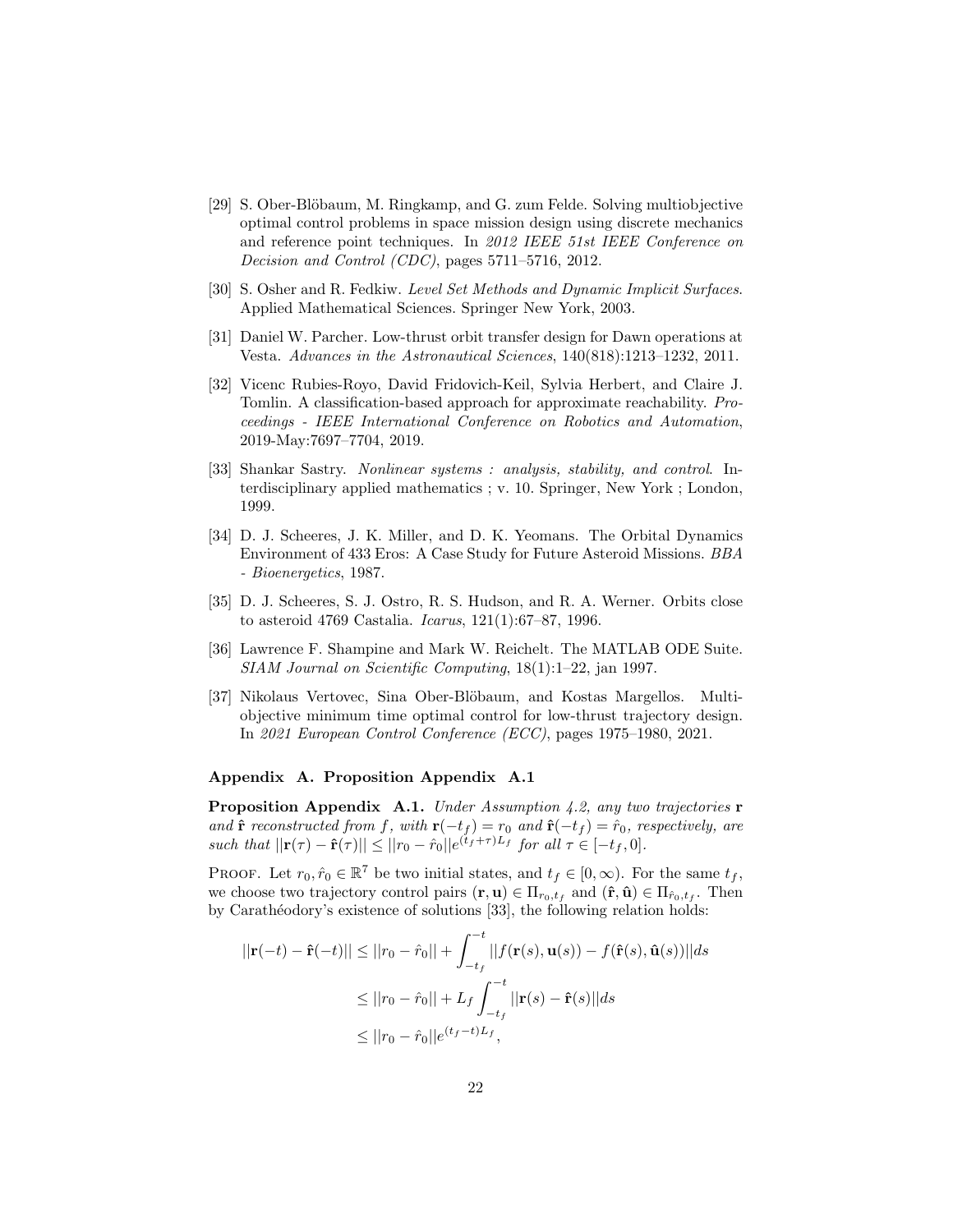where the second inequality is due to Assumption 4.2, while the last inequality is due to the Bellman-Gronwall Lemma [33].

## Appendix B. Proof of Proposition 4.11

PROOF. Fix  $(r_0, z_0), (\hat{r}_0, \hat{z}_0) \in \mathbb{R}^7 \times \mathbb{R}^p$ ,  $t_f \in [0, \infty)$  and let  $\epsilon > 0$ . We choose  $(\hat{\mathbf{r}}, \hat{\mathbf{u}}, \hat{\mathbf{z}}) \in \mathcal{Z}_{\hat{r}_0, t_f, \hat{z}_0}$ , such that

$$
\vartheta(\hat{r}_0, t_f, \hat{z}_0) \ge \bigvee_i \left[ J_t^i(\hat{\mathbf{r}}(0)) - \hat{\mathbf{z}}^i(-t_f) \right] \bigvee \nu(\hat{\mathbf{r}}(0)) \bigvee \max_{s \in [-t_f, 0]} g(\hat{\mathbf{r}}(s)) - \epsilon.
$$

By definition of  $\vartheta$ , for any  $(\mathbf{r}, \mathbf{u}) \in \Pi_{r_0,t}$ , this yields the following relation

$$
\vartheta(r_0, t_f, z_0) - \vartheta(\hat{r}_0, t_f, \hat{z}_0) \le \bigvee_i \left[ J_t^i(\mathbf{r}(0)) - \mathbf{z}^i(-t_f) \right] \bigvee \nu(\mathbf{r}(0)) \bigvee \max_{s \in [-t_f, 0]} g(\mathbf{r}(s)) \n- \bigvee_i \left[ J_t^i(\hat{\mathbf{r}}(0)) - \hat{\mathbf{z}}^i(-t_f) \right] \bigvee \nu(\hat{\mathbf{r}}(0)) \bigvee \max_{s \in [-t_f, 0]} g(\hat{\mathbf{r}}(s)) + \epsilon.
$$

Let  $\kappa \in [-t_f, 0]$  be such that

$$
g(\mathbf{r}(\kappa)) = \max_{s \in [-t_f, 0]} g(\mathbf{r}(s)).
$$

We then have

$$
\vartheta(r_0, t_f, z_0) - \vartheta(\hat{r}_0, t_f, \hat{z}_0) \le \bigvee_i \left[ J_t^i(\mathbf{r}(0)) - \mathbf{z}^i(-t_f) \right] \bigvee \nu(\mathbf{r}(0)) \bigvee g(\mathbf{r}(\kappa))
$$

$$
- \bigvee_i \left[ J_t^i(\hat{\mathbf{r}}(0)) - \hat{\mathbf{z}}^i(-t_f) \right] \bigvee \nu(\hat{\mathbf{r}}(0)) \bigvee g(\hat{\mathbf{r}}(\kappa)) + \epsilon.
$$

Using Proposition Appendix A.1, we distinguish the following cases. *Case A*:  $g(\mathbf{r}(\kappa)) \geq \bigvee_i \left[ J_t^i(\mathbf{r}(0)) - \mathbf{z}^i(-t_f) \right] \bigvee \nu(\mathbf{r}(0))$ 

$$
\vartheta(r_0, t_f, z_0) - \vartheta(\hat{r}_0, t_f, \hat{z}_0) \le
$$
  

$$
g(\mathbf{r}(\kappa)) - \bigvee_i \left[ J_t^i(\hat{\mathbf{r}}(0)) - \hat{\mathbf{z}}^i(-t_f) \right] \bigvee \nu(\hat{\mathbf{r}}(0)) \bigvee g(\hat{\mathbf{r}}(\kappa)) + \epsilon
$$
  

$$
\leq g(\mathbf{r}(\kappa)) - g(\hat{\mathbf{r}}(\kappa)) + \epsilon \leq L_g e^{(t_f + \kappa)L_f} ||r_0 - \hat{r}_0|| + \epsilon,
$$

where the last inequality is due to the face that  $g$  is Lipschitz continuous. *Case B*:  $\nu(\mathbf{r}(0)) \ge \bigvee_i \left[ J_t^i(\mathbf{r}(0)) - \mathbf{z}^i(-t_f) \right] \bigvee g(\mathbf{r}(\kappa))$ 

$$
\vartheta(r_0, t_f, z_0) - \vartheta(\hat{r}_0, t_f, \hat{z}_0) \le
$$
\n
$$
\nu(\mathbf{r}(0)) - \bigvee_i \left[ J_t^i(\hat{\mathbf{r}}(0)) - \hat{\mathbf{z}}^i(-t_f) \right] \bigvee \nu(\hat{\mathbf{r}}(0)) \bigvee g(\hat{\mathbf{r}}(\kappa)) + \epsilon
$$
\n
$$
\leq \nu(\mathbf{r}(0)) - \nu(\hat{\mathbf{r}}(0)) + \epsilon \leq L_{\nu} e^{t_f L_f} ||r_0 - \hat{r}_0|| + \epsilon
$$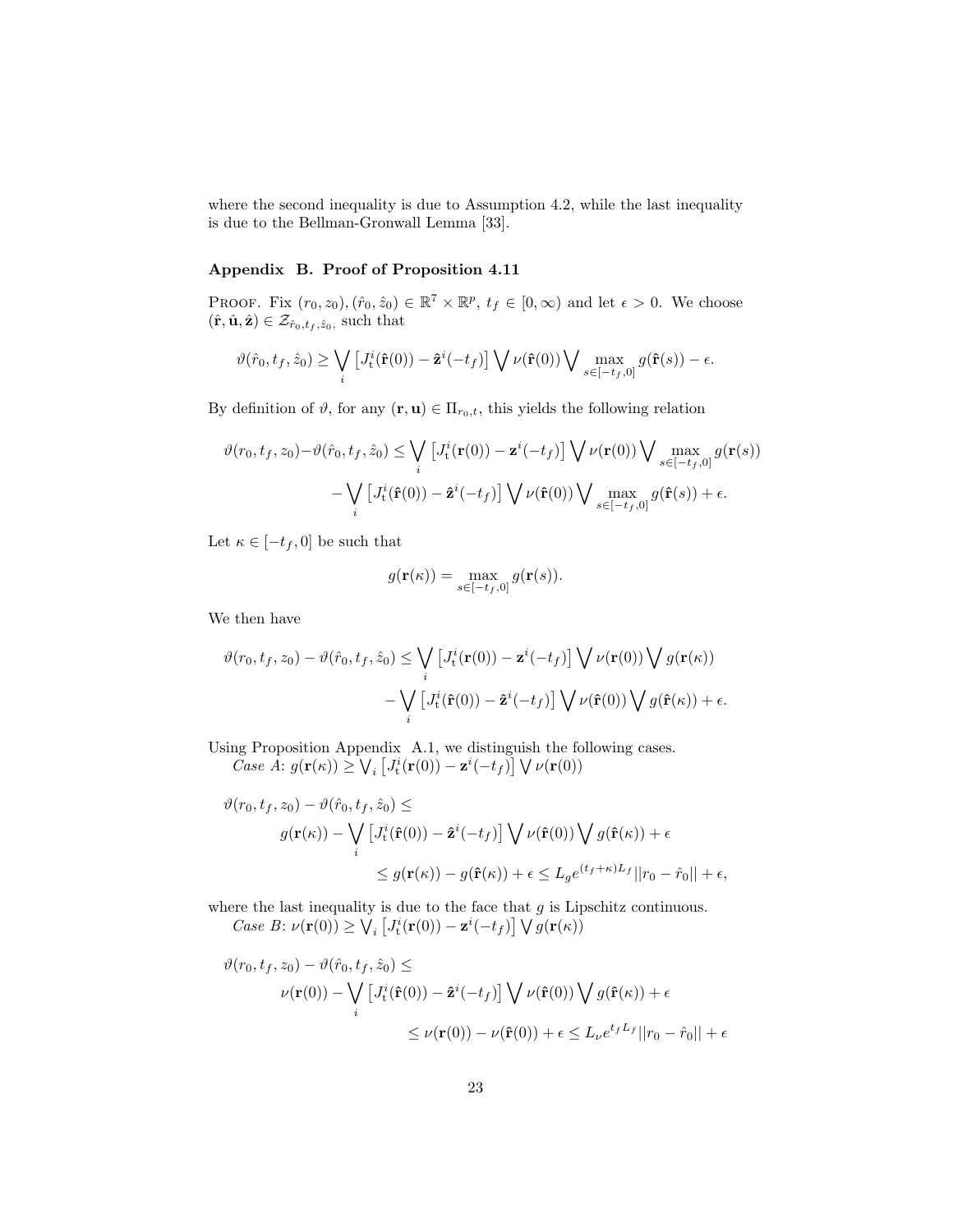*Case C*:  $\bigvee_i \left[ J_t^i(\mathbf{r}(0)) - \mathbf{z}^i(-t_f) \right] \ge g(\mathbf{r}(\kappa)) \bigvee \nu(\mathbf{r}(0))$ 

Recall  $(25)$ , then under Assumption 4.2, any two trajectories **z** and  $\hat{\mathbf{z}}$  reconstructed from  $J_r$  with  $z_0$  and  $\hat{z}_0$ , respectively, are bounded within a given time interval  $[-t, 0]$ . To see this,

$$
||\mathbf{z}(-t) - \hat{\mathbf{z}}(-t)|| \le ||z_0 - \hat{z}_0|| + \int_{-t}^0 ||J_{\mathbf{r}}(\mathbf{r}(s), \mathbf{u}(s)) - J_{\mathbf{r}}(\hat{\mathbf{r}}(s), \hat{\mathbf{u}}(s))||ds
$$
  
\n
$$
\le ||z_0 - \hat{z}_0|| + L_{\mathbf{r}} \int_{-t}^0 ||\mathbf{r}(s) - \hat{\mathbf{r}}(s)||ds
$$
  
\n
$$
\le ||z_0 - \hat{z}_0|| + L_{\mathbf{r}} \int_{-t}^0 ||r_0 - \hat{r}_0||e^{(t_f + s)L_f}ds
$$
  
\n
$$
\le ||z_0 - \hat{z}_0|| + ||r_0 - \hat{r}_0||L_{\mathbf{r}}e^{t_fL_f}\frac{1 - e^{-tL_f}}{L_f},
$$

where the third inequity is due to Proposition Appendix A.1, and the last one follows by performing the integration.

Next, let  $j \in [1, \ldots, p]$  be such that

$$
J_{\mathbf{t}}^{j}(\mathbf{r}(0)) - \mathbf{z}^{j}(-t_{f}) = \bigvee_{i} \left[ J_{\mathbf{t}}^{i}(\mathbf{r}(0)) - \mathbf{z}^{i}(-t_{f}) \right].
$$

Then it follows, that

$$
\vartheta(r_0, t_f, z_0) - \vartheta(\hat{r}_0, t_f, \hat{z}_0) \leq \bigvee_i \left[ J_t^i(\mathbf{r}(0)) - \mathbf{z}^i(-t_f) \right] \n- \bigvee_i \left[ J_t^i(\hat{\mathbf{r}}(0)) - \hat{\mathbf{z}}^i(-t_f) \right] \bigvee \nu(\hat{\mathbf{r}}(0)) \bigvee g(\hat{\mathbf{r}}(\kappa)) + \epsilon \n\leq \bigvee_i \left[ J_t^i(\mathbf{r}(0)) - \mathbf{z}^i(-t_f) \right] \n- \bigvee_i \left[ J_t^i(\hat{\mathbf{r}}(0)) - \hat{\mathbf{z}}^i(-t_f) \right] + \epsilon \n\leq \left[ J_t^j(\mathbf{r}(0)) - \mathbf{z}^j(-t_f) \right] - \left[ J_t^j(\hat{\mathbf{r}}(0)) - \hat{\mathbf{z}}^j(-t_f) \right] + \epsilon \n\leq \left[ J_t^j(\mathbf{r}(0)) - J_t^j(\hat{\mathbf{r}}(0)) \right] - \left[ \mathbf{z}^j(-t_f) - \hat{\mathbf{z}}^j(-t_f) \right] + \epsilon
$$

By Proposition Appendix A.1 and under Assumption 4.7

$$
\left[J_t^j(\mathbf{r}(0))-J_t^j(\mathbf{\hat{r}}(0))\right] \leq L_t ||r_0-\hat{r}_0||e^{t_f L_f}.
$$

Finally, this yields the relationship

$$
\begin{aligned} \left[J_t^j(\mathbf{r}(0)) - J_t^j(\hat{\mathbf{r}}(0))\right] - \left[\mathbf{z}^j(-t_f) - \hat{\mathbf{z}}^j(-t_f)\right] + \epsilon \\ &\le ||z_0 - \hat{z}_0|| + ||r_0 - \hat{r}_0|| \Big[L_t e^{t_f L_f} + L_t \frac{e^{t_f L_f} - 1}{L_f}\Big] + \epsilon. \end{aligned}
$$